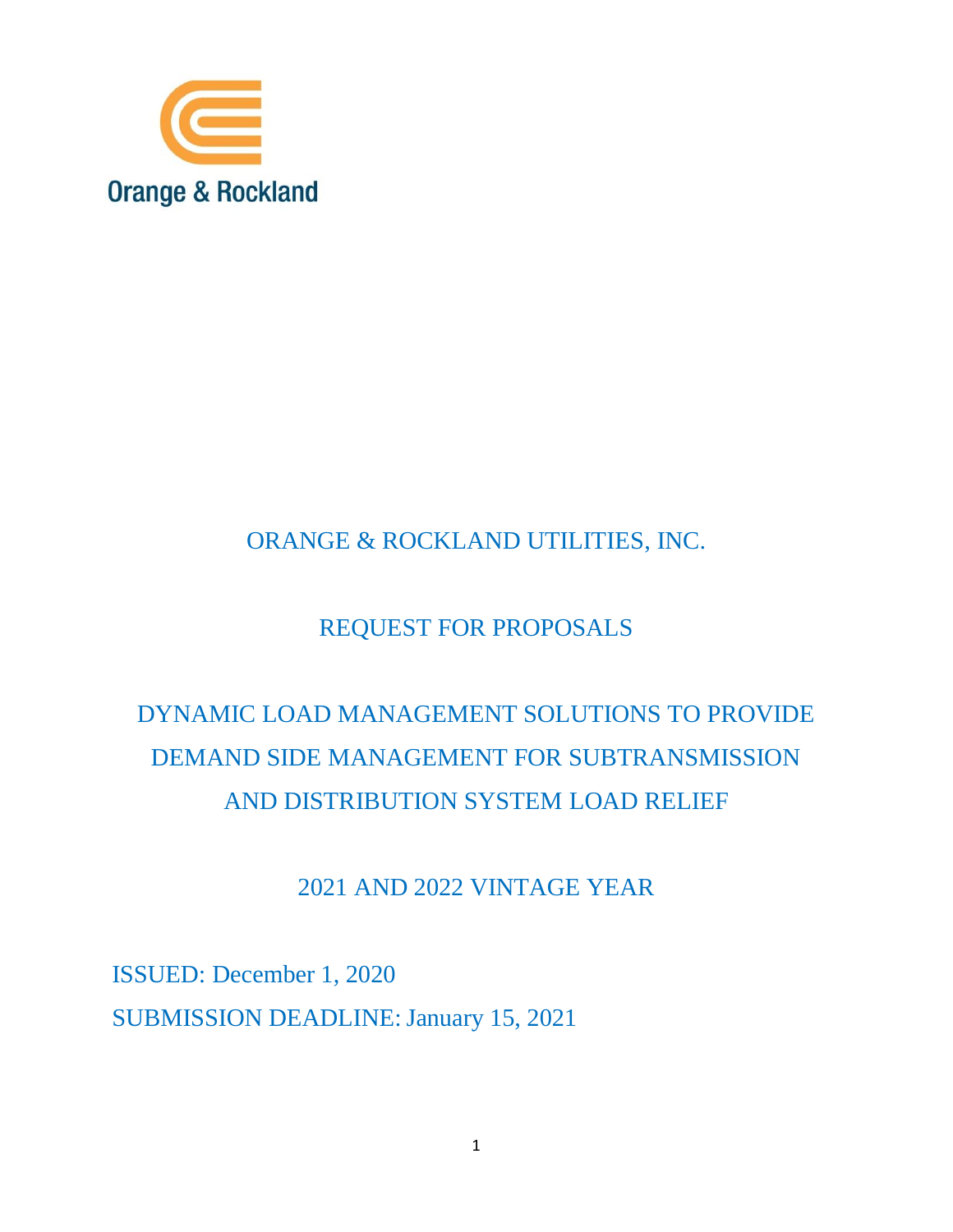

# **Table of Contents**

| Description of Terms that Will Result in More Favorable RFP Consideration  12 |
|-------------------------------------------------------------------------------|
|                                                                               |
|                                                                               |
|                                                                               |
| 13                                                                            |
|                                                                               |
|                                                                               |
|                                                                               |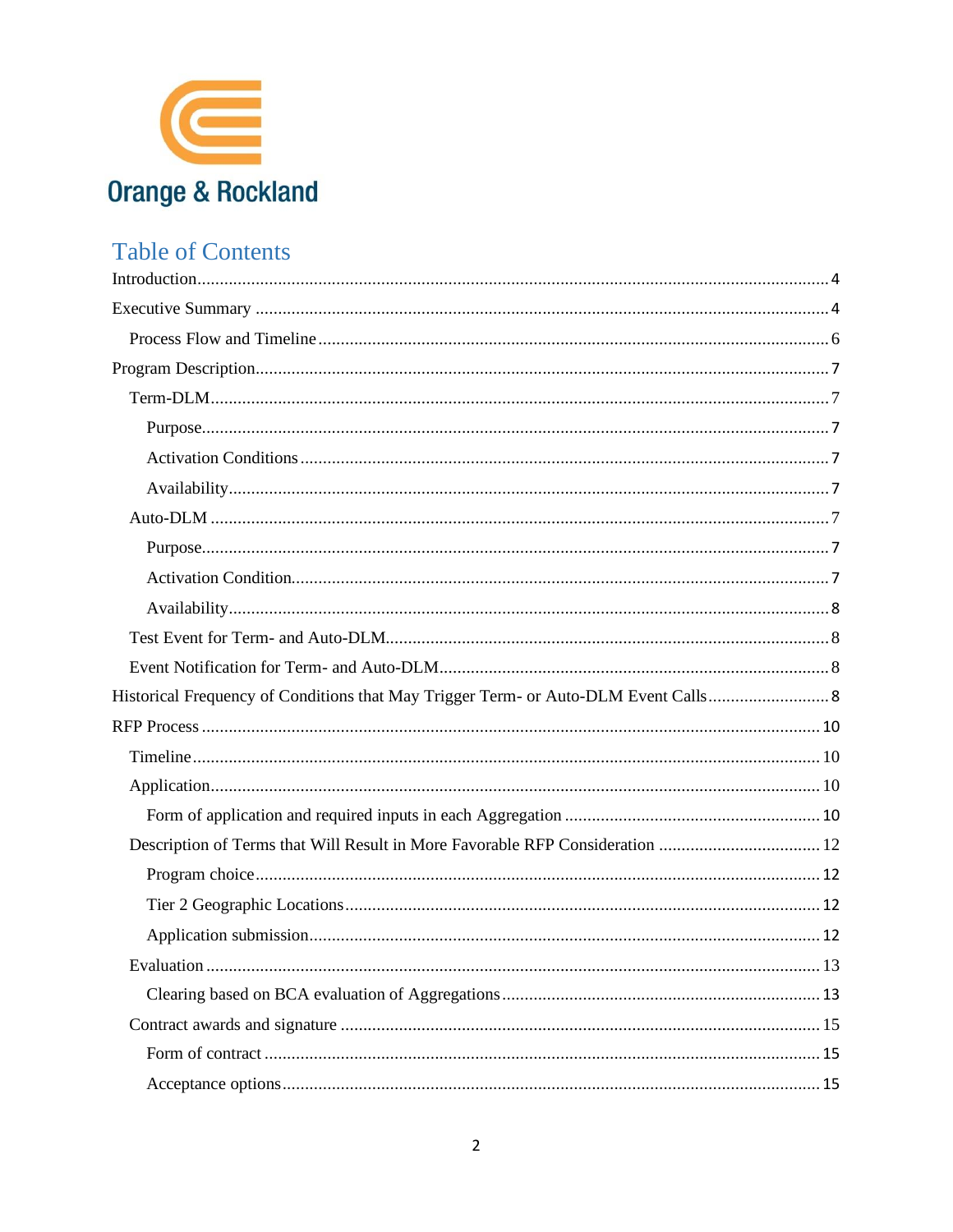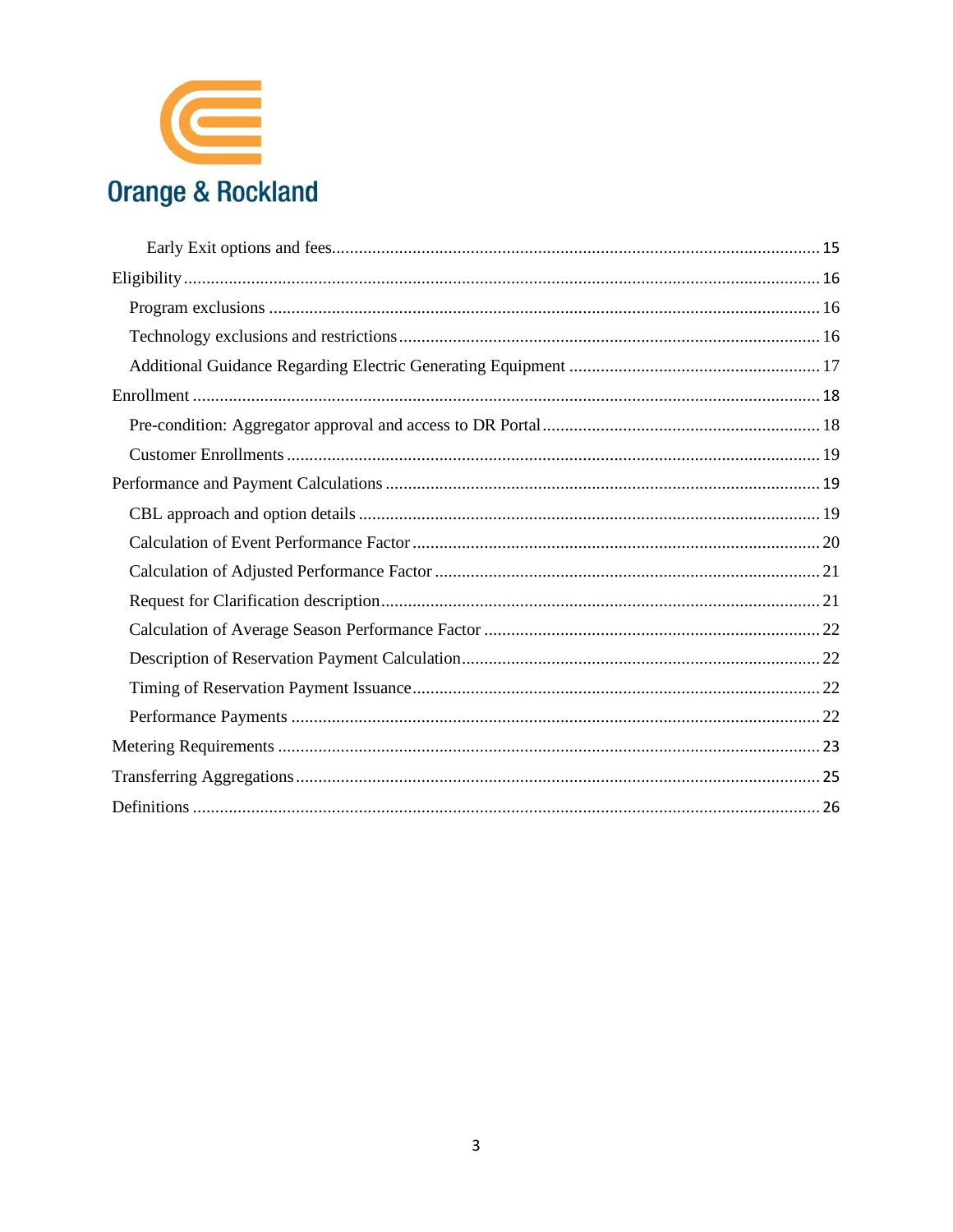

#### <span id="page-3-0"></span>Introduction

Orange & Rockland Utilities, Inc. is an investor-owned energy company located in the northwest suburbs of New York City, providing electric service to approximately 300,000 customers located in Orange, Rockland and Sullivan Counties, and gas service to approximately 130,000 customers in Orange and Rockland Counties.

By this request for proposal ("RFP") Orange & Rockland Utilities, Inc. (the "Company" or "O&R") is soliciting bid proposals from qualified and experienced vendors ("Applicants") with the capability to deliver Dynamic Load Management (DLM), including Load Relief (kW) solutions, within O&R's electric service territory. Applicants can bid to provide Load Relief in fixed four (4) hour Call Windows on weekdays with at least twenty-one (21) hours-notice as part of a Term-DLM Program, or with at least ten (10) minutes notice, eighteen (18) hours per day, seven (7) days a week as part of an Auto-DLM Program.

### <span id="page-3-1"></span>Executive Summary

The New York State Public Service Commission adopted a statewide energy storage goal of installing up to 3,000 MW of qualified energy storage systems by 2030, with an interim objective of deploying 1,500 MW of energy storage systems by 2025. Further, the Commission ordered utilities, including O&R, to procure longer term Dynamic Load Management (DLM) resources in addition to maintaining existing Demand Response (DR) programs. The Commission required a minimum three-year term for contracts agreed to under the Procurement to foster capital-intensive technologies and provide increased Load Relief for utility systems. In addition to the Term-DLM program, the Commission required utilities to establish an Auto-DLM resource category with higher performance factors.

Following the guidance of the Commission, this RFP will help New York State achieve its energy storage targets by creating an environment for energy storage resources to provide benefits to the distribution system in a manner similar to existing tariff based Demand Response programs, but with longer-term price certainty. However, all DR participation strategies are welcome to respond to this RFP, including curtailment and onsite generation, with some restrictions listed in the eligibility section of this RFP.

The Company created two new DLM programs – "Term-DLM" and "Auto-DLM" – both of which will be competitively procured through this RFP for multi-year contracts. Term-DLM will require the provision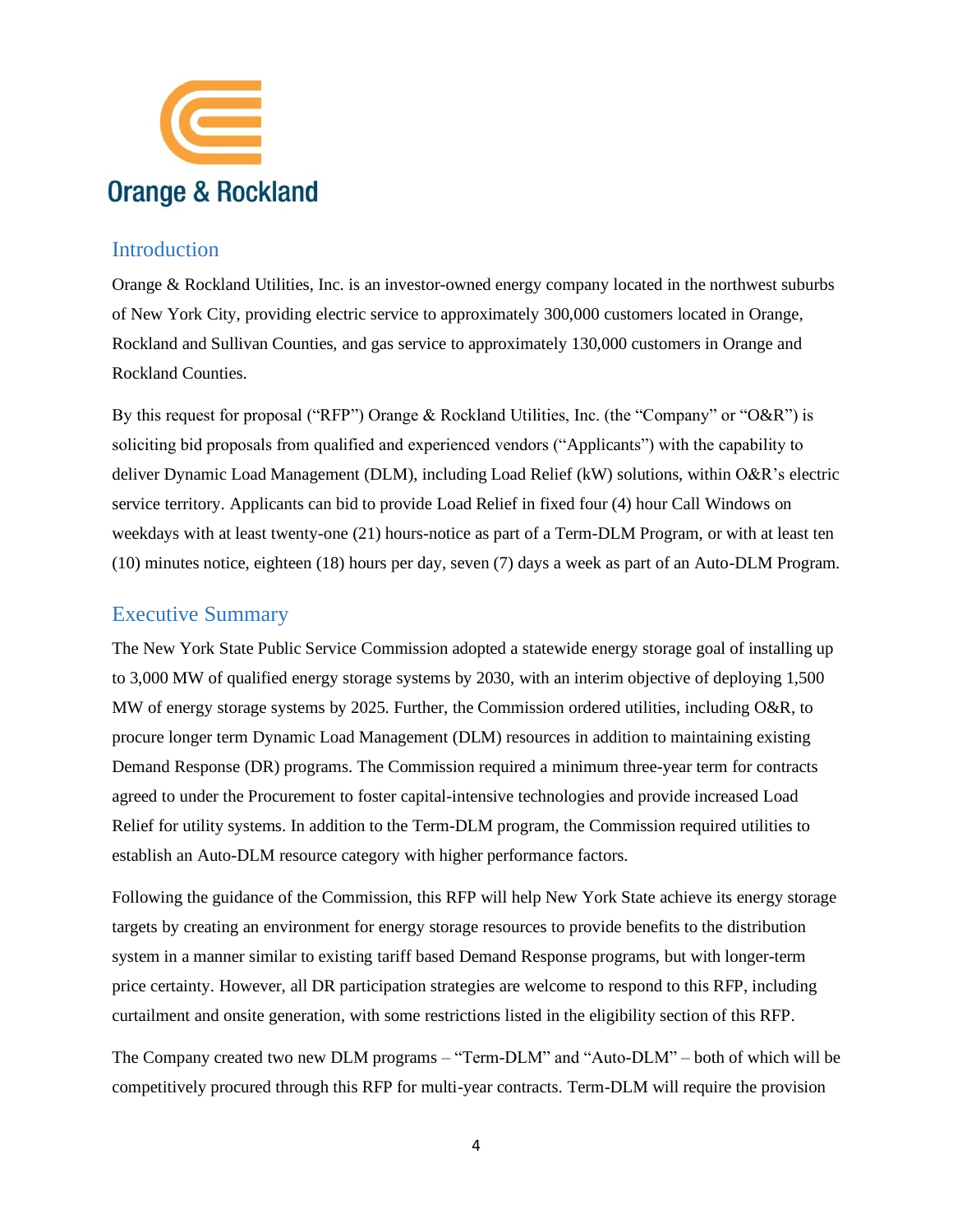

of Load Relief when called with 21-hours of notification, five days per week during four-hour Call Windows that will be fixed for each Capability Period. Auto-DLM will require the provision of Load Relief for four-hours when called with 10 minutes of notification, seven days per week, and 18 hours per day, during the Capability Period. These programs are expected to improve system reliability by reducing the peak electricity demand in areas of the system on the hottest days of the summer, including weekends, and by reducing demand on specific parts of the system when experiencing contingencies. Specifically, the two programs are described as:

1) Term-DLM Program— Applicant will commit via 3-5 year contracts to provide a quantity of Load Relief for four-hours in fixed Call Windows on certain days during the Capability Period when (1) the Company's day-ahead system peak electric load is expected to be high. Participation in this program bars participation in Rider E's CSRP program during the contracted years.

2) In the Auto-DLM Program—Applicant will commit via 3-5 year contracts to provide a quantity of Load Relief on days when the Company calls the Term-DLM as well as during electric system contingencies. As Auto-DLM provides the capabilities of Term-DLM plus the ability to rapidly respond to contingencies, the value attributed to Auto-DLM resources will be higher when evaluating responses to the Procurement. Participation in this program bars participation in Rider E's CSRP program and Rider F's DLRP programs during the contracted years.

The Term and Auto-DLM Programs are offered as an alternative way for resources to provide benefits to O&R's distribution system. Alternatives to the Competitive Procurement include the demand response programs offered in Riders E and F.

The Company expects to conduct similar Term- and Auto-DLM Procurements annually with each RFP being conducted approximately 18 months prior to the start of the first Capability Period of the Program Agreement. For this Procurement only, the Company will issue an RFP for obligations commencing in both the 2021 and 2022 Capability Periods.

Applicants will be required, at a minimum, to detail the amount of Load Relief that they will provide, the geographic location of proposed resources, the Incentive Rate per kilowatt ("kW") per Capability Period, and other supporting information. This Incentive Rate will determine maximum annual per kW compensation. The price requested in the bid per kW, multiplied by the total kW pledged, multiplied by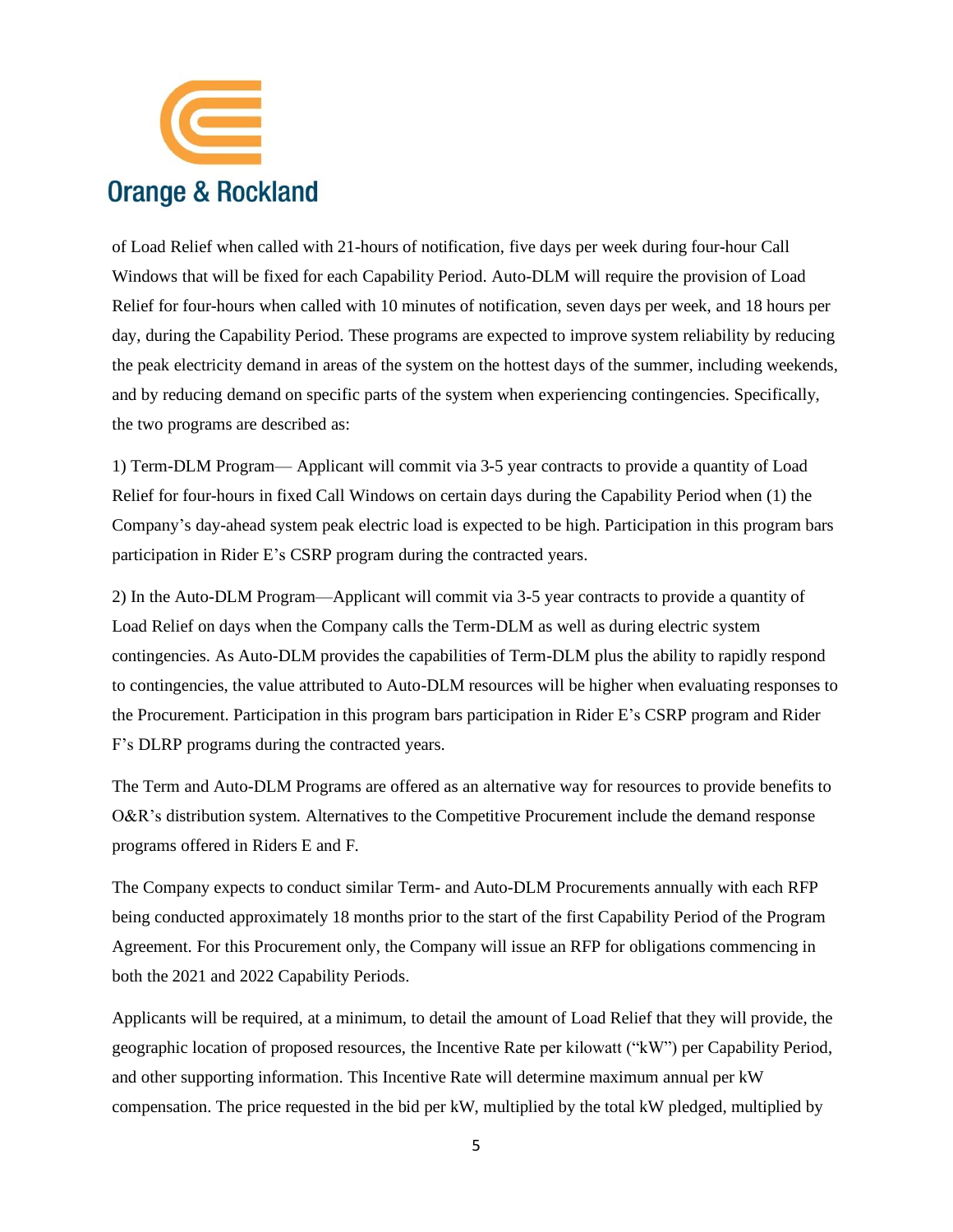

the number of years of the contract, represents the full contract value that can be achieved with 100% performance when called over the contract length. Applicants will also receive a \$1 per kilowatt hour ("kWh") payment for every kWh of load reduction their Aggregations achieve during a Term- or Auto-DLM Event. An Applicant will be paid based on performance at the end of each Capability Period.

Performance will be evaluated by measuring how much Load Relief an Applicant (on behalf of a customer, where applicable) provides, compared to how much was committed. Applicants that submit bid proposals for the 2021 or 2022 Vintage Year Procurements shall submit separate applications for each Procurement.

#### <span id="page-5-0"></span>Process Flow and Timeline

A comprehensive process flow and timeline regarding the Order, RFP process, enrollment and capability periods can be found below:

| <b>Milestones &amp;</b>                | 2020                                       |                                                                                                                                      | 2021                                                                                                    |                                                                                           |                                      |                                  |                                                    |                                                  |                                                                                           |                                                                                                                      |
|----------------------------------------|--------------------------------------------|--------------------------------------------------------------------------------------------------------------------------------------|---------------------------------------------------------------------------------------------------------|-------------------------------------------------------------------------------------------|--------------------------------------|----------------------------------|----------------------------------------------------|--------------------------------------------------|-------------------------------------------------------------------------------------------|----------------------------------------------------------------------------------------------------------------------|
| <b>Deadlines</b>                       | <b>November</b>                            | <b>December</b>                                                                                                                      | January                                                                                                 | February                                                                                  | <b>March</b>                         | April                            | May                                                | <b>September</b>                                 | <b>November</b>                                                                           | <b>December</b>                                                                                                      |
| <b>DLM Competitive</b><br>Procurement* | RFP released for<br>Vintage Years<br>11/30 | O&R hosts webinar<br>on: 12/09<br>Applicants submit<br>2021 & 2022 on: questions by: 12/11<br>O&R responds to<br>questions by: 12/18 | Applicants<br>enabled in O&R's<br>Oracle System by:<br>01/08<br><b>RFP Submittal</b><br>Deadline: 01/15 | <b>RFP Award</b><br>Notification:<br>02/12<br>Contract<br>Execution<br>Deadline:<br>02/26 | Enrollment<br>Period Opens:<br>03/01 |                                  |                                                    |                                                  | Early Exit Fee<br>Deadline:<br>11/01<br>RFP release<br>for Vintage<br>Year 2023:<br>11/30 | O&R hosts webinar<br>on: 12/09<br>Applicants submit<br>questions by: 12/11<br>O&R responds to<br>questions by: 12/18 |
| Program<br>Implementation**            |                                            |                                                                                                                                      |                                                                                                         |                                                                                           |                                      | Enrollment<br>Deadline:<br>04/01 | Summer<br>Capability<br>Period<br>Starts:<br>05/01 | Summer<br>Capability<br>Period<br>Ends:<br>09/30 |                                                                                           |                                                                                                                      |

#### **Orange & Rockland Dynamic Load Management (DLM) Program Timeline**

| <b>Milestones &amp;</b><br><b>Deadlines</b> | 2021                                                            |                                                                                                                                      | 2022                                                                                                    |                                                                                           |                                      |                                  |                                                    |                                                         |                                      |                 |
|---------------------------------------------|-----------------------------------------------------------------|--------------------------------------------------------------------------------------------------------------------------------------|---------------------------------------------------------------------------------------------------------|-------------------------------------------------------------------------------------------|--------------------------------------|----------------------------------|----------------------------------------------------|---------------------------------------------------------|--------------------------------------|-----------------|
|                                             | <b>November</b>                                                 | <b>December</b>                                                                                                                      | January                                                                                                 | February                                                                                  | March                                | April                            | May                                                | <b>September</b>                                        | <b>November</b>                      | <b>December</b> |
| <b>DLM Competitive</b><br>Procurement*      | Early Exit Fee<br>Deadline: 11/01<br>Vintage Year<br>2023:11/30 | O&R hosts webinar<br>on: 12/09<br>Applicants submit<br>RFP release for questions by: 12/11<br>O&R responds to<br>questions by: 12/18 | Applicants<br>enabled in O&R's<br>Oracle System by:<br>01/10<br><b>RFP Submittal</b><br>Deadline: 01/17 | <b>RFP Award</b><br>Notification:<br>02/14<br>Contract<br>Execution<br>Deadline:<br>02/28 | Enrollment<br>Period Opens:<br>03/01 |                                  |                                                    |                                                         | Early Exit Fee<br>Deadline:<br>11/01 | <b>TBD</b>      |
| Program<br>Implementation**                 |                                                                 |                                                                                                                                      |                                                                                                         |                                                                                           |                                      | Enrollment<br>Deadline:<br>04/01 | Summer<br>Capability<br>Period<br>Starts:<br>05/01 | Summer<br><b>Capability</b><br>Period<br>Ends:<br>09/30 |                                      |                 |

**\*Note: Future RFPs to be released annually**

**\*\* Note: Enrollments will be completed annually for new & existing Aggregators**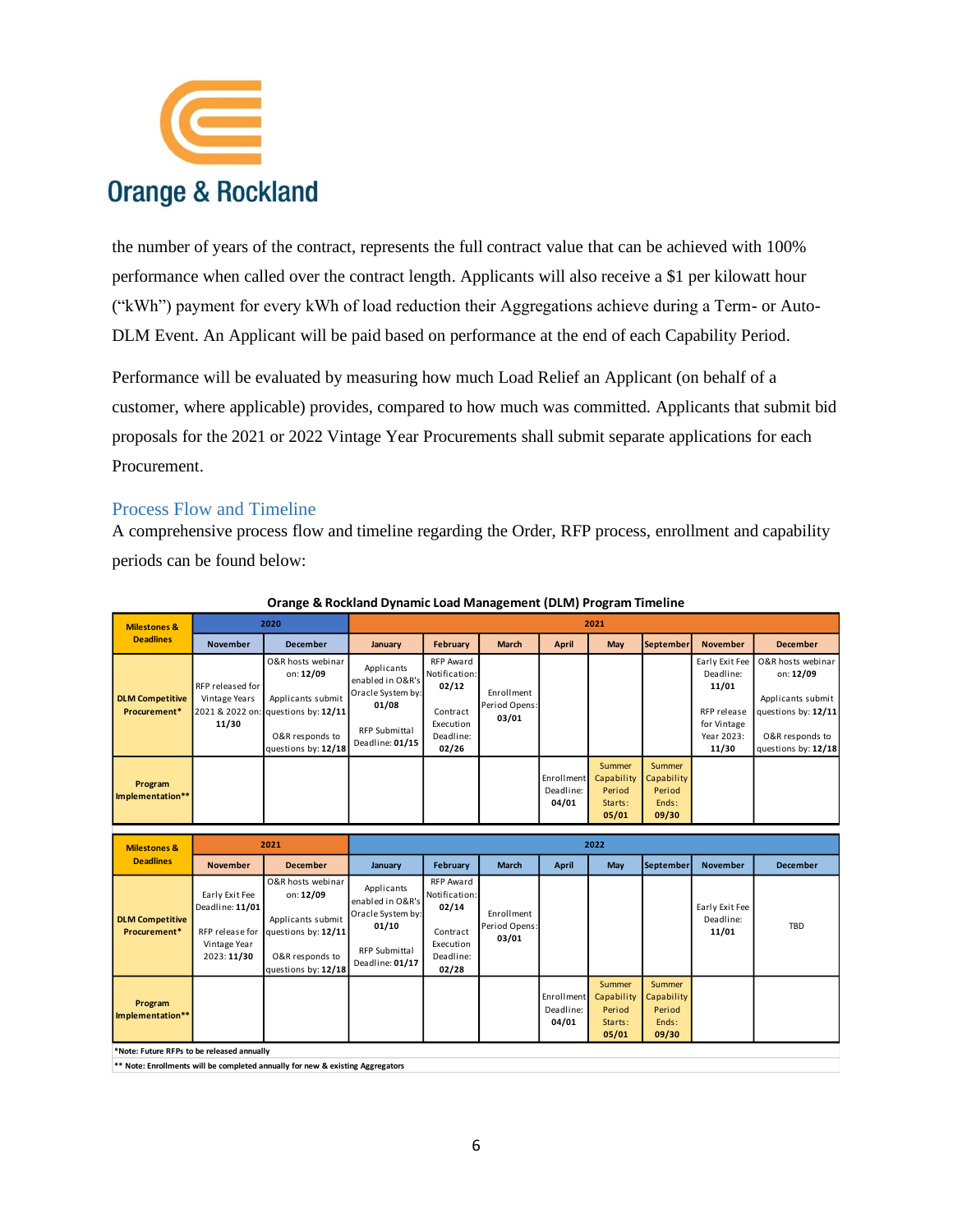

### <span id="page-6-0"></span>Program Description

<span id="page-6-2"></span><span id="page-6-1"></span>Term-DLM Purpose For peak shaving.

#### <span id="page-6-3"></span>Activation Conditions

Applicant will commit via a 3-5 year contract to provide a quantity of Load Relief for four hours in fixed Call Windows on weekdays during the Capability Period when the Company's day-ahead peak electric load is expected to be at least 88 percent of the forecasted summer system peak. When the Company's day-ahead peak electric load is expected to be at least 92 percent of the forecasted summer system peak, the Company will issue an Advisory to Applicants. The Company will activate Term-DLM by providing a minimum of 21 hours Advisory prior to the start of an event. Customers participating in this program will provide local peak reduction.

#### <span id="page-6-4"></span>Availability

Fixed four-hour Call Windows five days per week during the Capability Period. Applicants using energy storage technology cannot charge during the Call Window associated with their pledge for the entirety of each Capability Period under contract.

#### <span id="page-6-5"></span>Auto-DLM

#### <span id="page-6-6"></span>Purpose

A reliability and peak shaving program whereby participants will provide Load Relief on not less than 10 minutes advance notice.

#### <span id="page-6-7"></span>Activation Condition

Applicant will commit via a 3-5 year contract to provide a quantity of Load Relief on days when the Company calls the Term-DLM as well as during electric system contingencies. Auto-DLM customers will provide four-hours of Load Relief after receiving at least 10 minutes of notice. Events can be called in specific circuits, feeders, or geographical areas for peak shaving or reliability needs.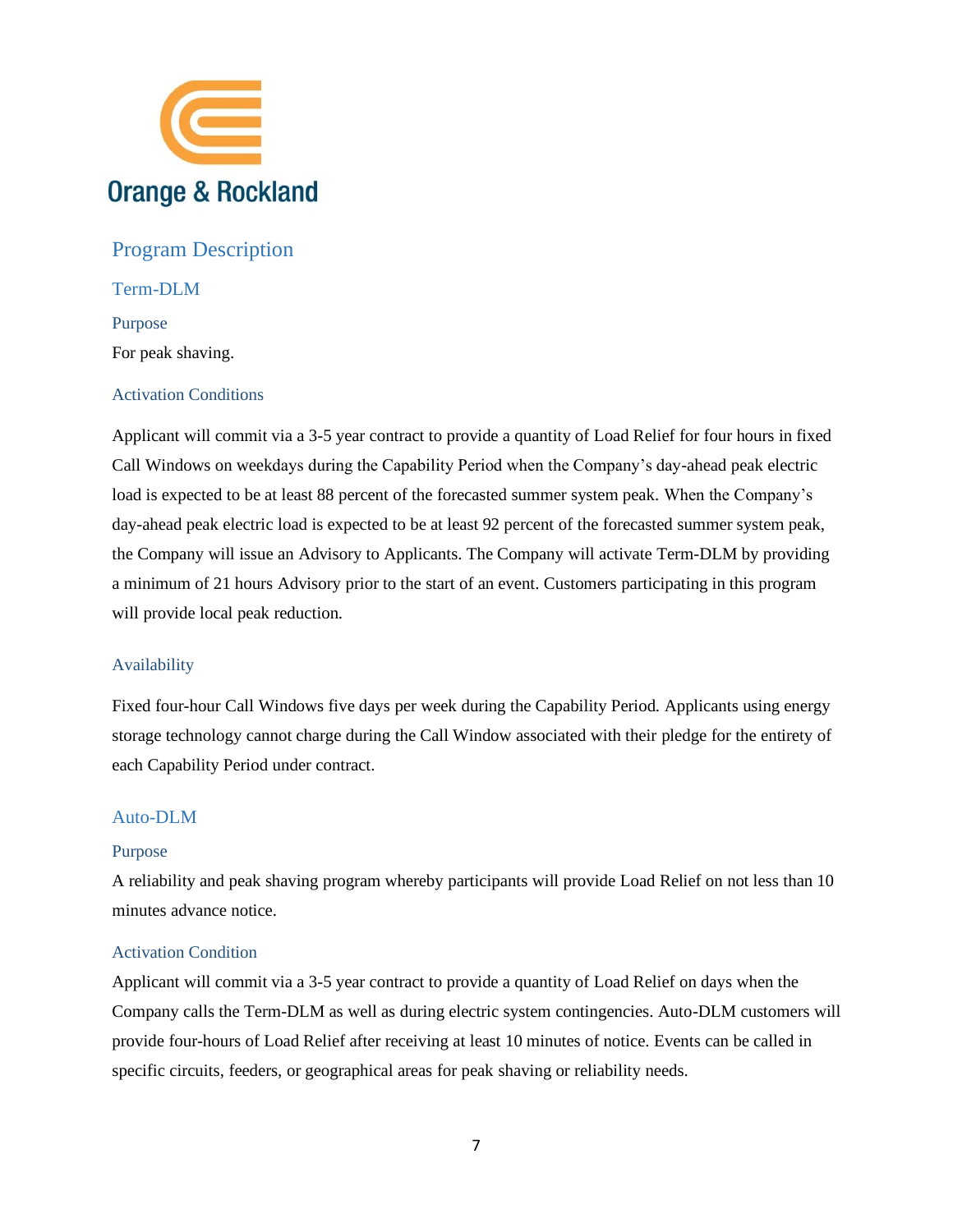

#### <span id="page-7-0"></span>Availability

Applicants must be available to respond to Auto-DLM Events between 6 AM and midnight seven days per week during the Capability Period.

#### <span id="page-7-1"></span>Test Event for Term- and Auto-DLM

For both programs, the Company may hold Test Events to assess participants' response to a request for Load Relief. Test Events under these two programs will last one hour.

#### <span id="page-7-2"></span>Event Notification for Term- and Auto-DLM

The Company will notify the Applicant by phone, e-mail, or machine-to-machine electronic signal, or a combination thereof, in advance of the commencement of a Load Relief Period or Test Event. The Applicant shall communicate with O&R personnel to designate an authorized representative and an alternate representative to receive notifications. If a Customer is served by an Applicant in the Term- or Auto-DLM Program, only the Applicant will be notified of the Load Relief Period or Test Event, and the Applicant shall be responsible for notifying all of its Participating Customers.

# <span id="page-7-3"></span>Historical Frequency of Conditions that May Trigger Term- or Auto-DLM Event Calls

For Term-DLM, an event may be called when the Company's day-ahead load forecast is 88 percent of forecasted summer system peak and will be called when the day ahead load forecast is 92 percent of forecasted summer system peak. The table below presents the number of days over the last five years when actual load rose above the 92 percent threshold, which triggers system-wide CSRP events in accordance with Rider E. A history of the day-ahead forecasts issued is not available but would likely show similar results.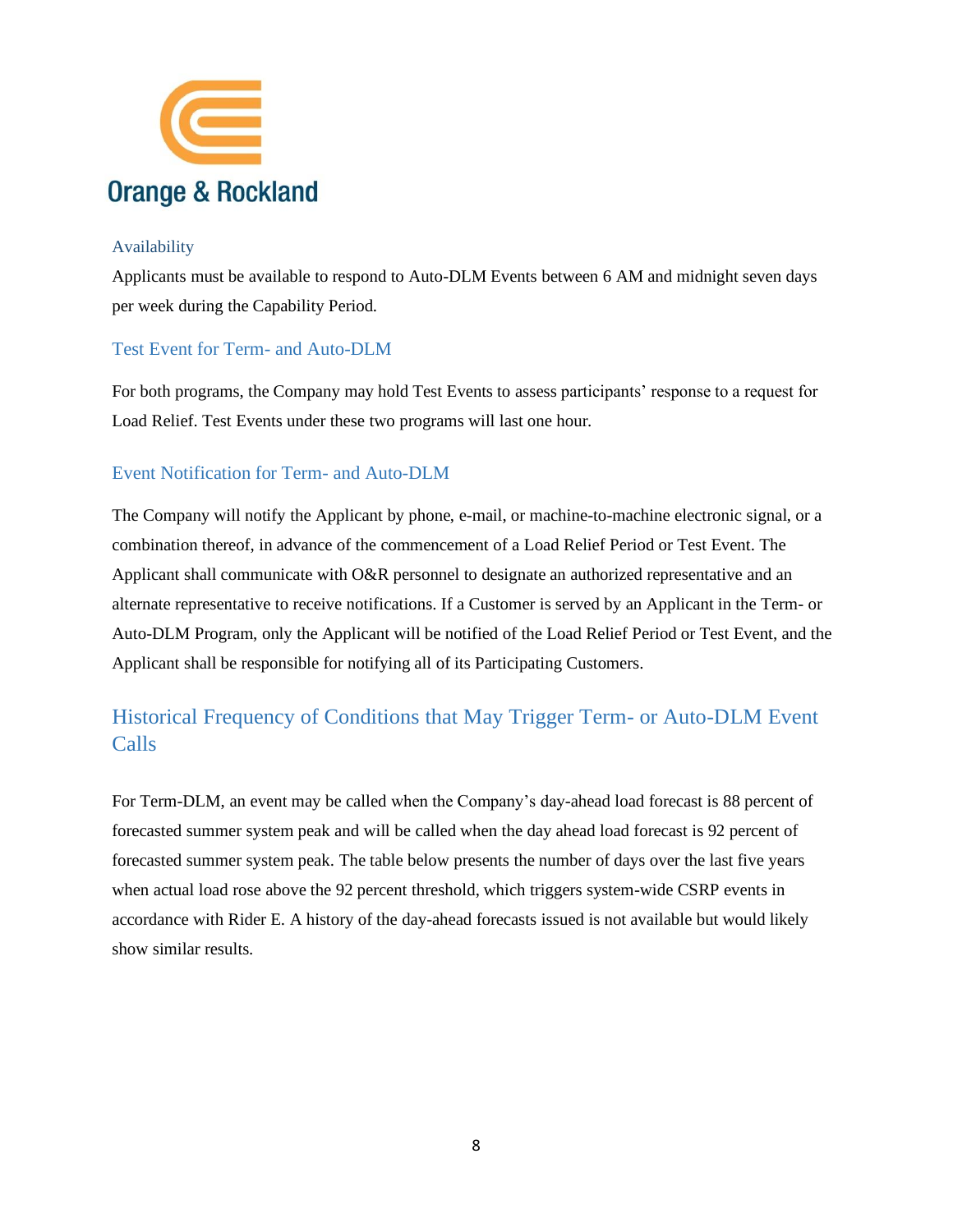

| Year | <b>Forecasted Summer</b><br><b>System Peak (MW)</b> | <b>Number of DR Events from Exceeding 92</b><br><b>Percent of Forecasted System Summer Peak</b> |
|------|-----------------------------------------------------|-------------------------------------------------------------------------------------------------|
| 2016 | 1,632                                               |                                                                                                 |
| 2017 | 1,625                                               |                                                                                                 |
| 2018 | 1,620                                               |                                                                                                 |
| 2019 | 1,585                                               | O                                                                                               |
| 2020 | 1.558                                               |                                                                                                 |

The activation condition for Auto-DLM is the same as for the Company's existing Distribution Load Relief Program (DLRP). Because events can be limited to individual circuits or geographic areas where an applicable contingency event is ongoing, the number of events called in the most areas during a given summer provides a good benchmark for the number of Auto-DLM events that could be called in a given Aggregation.

|      | Year Days with DLRP Events Test Events |  |
|------|----------------------------------------|--|
| 2016 |                                        |  |
| 2017 |                                        |  |
| 2018 | 2                                      |  |
| 2019 |                                        |  |
| 2020 |                                        |  |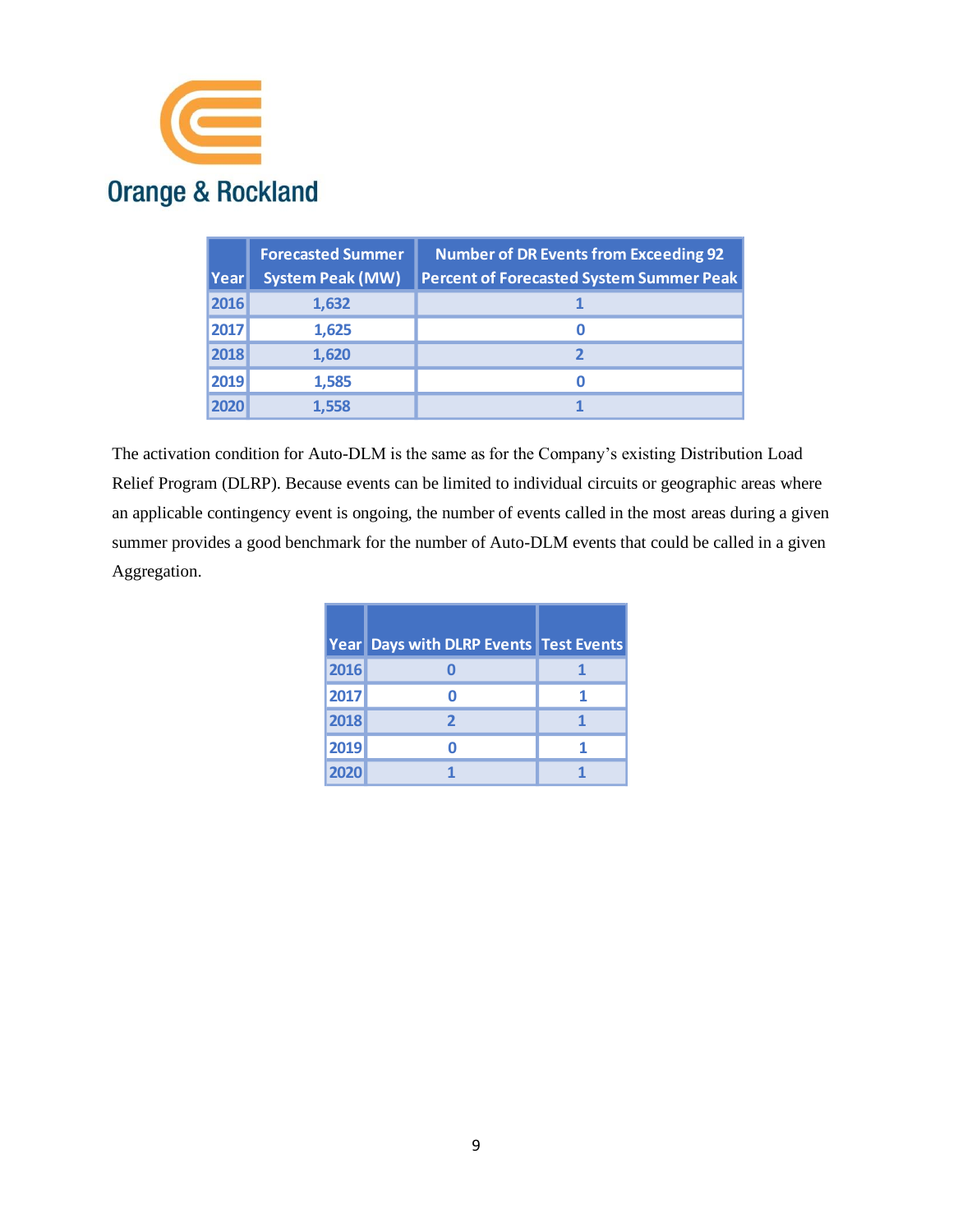

## <span id="page-9-0"></span>RFP Process

#### <span id="page-9-1"></span>Timeline

Below is the expected schedule to be followed for this solicitation

|                | <b>Milestones</b>                                                         | Dates for<br>Dates for<br>2021 Vintage Year<br>2022 Vintage Year |                           |  |  |
|----------------|---------------------------------------------------------------------------|------------------------------------------------------------------|---------------------------|--|--|
|                | <b>Release RFP</b>                                                        | Monday, November 30, 2020                                        |                           |  |  |
| $\overline{2}$ | Webinar                                                                   | Wednesday, December 9, 2020                                      |                           |  |  |
| 3              | Applicants submit clarification<br>Friday, December 11, 2020<br>questions |                                                                  |                           |  |  |
| 4              | Responds to clarification questions                                       | Friday, December 18, 2020                                        |                           |  |  |
| $\overline{5}$ | Deadline for Aggregator enablement<br>in Oracle                           | Friday, January 8, 2021                                          |                           |  |  |
| 6              | RFP response deadline                                                     | Friday, January 15, 2021                                         |                           |  |  |
| 7              | RFP award/notification                                                    |                                                                  | Friday, February 12, 2021 |  |  |
| 8              | Contract execution date                                                   |                                                                  | Friday, February 26, 2021 |  |  |
| $\mathbf Q$    | Early Exit Fee exercise & payment<br>due                                  | NA <sup>1</sup>                                                  | Monday, November 1, 2021  |  |  |
| 10             | Enrollment deadline                                                       | Thursday, April 1, 2021                                          | Friday, April 1, 2022     |  |  |
| 11             | Capability Period start                                                   | Monday, May 3, 2021                                              | Monday, May 2, 2022       |  |  |

## <span id="page-9-2"></span>Application

<span id="page-9-3"></span>Form of application and required inputs in each Aggregation

Applicants must apply for a minimum of 50 kW of Cleared Quantity associated with a single program and Vintage Year. Aggregations for Term- and Auto-DLM shall be declared on separate tabs which are

<sup>&</sup>lt;sup>1</sup> Due to the compressed schedule for a 2021 solicitation, there is insufficient time to allow Applicants to use Early Exit Fees to reduce their Portfolio Quantity in 2021.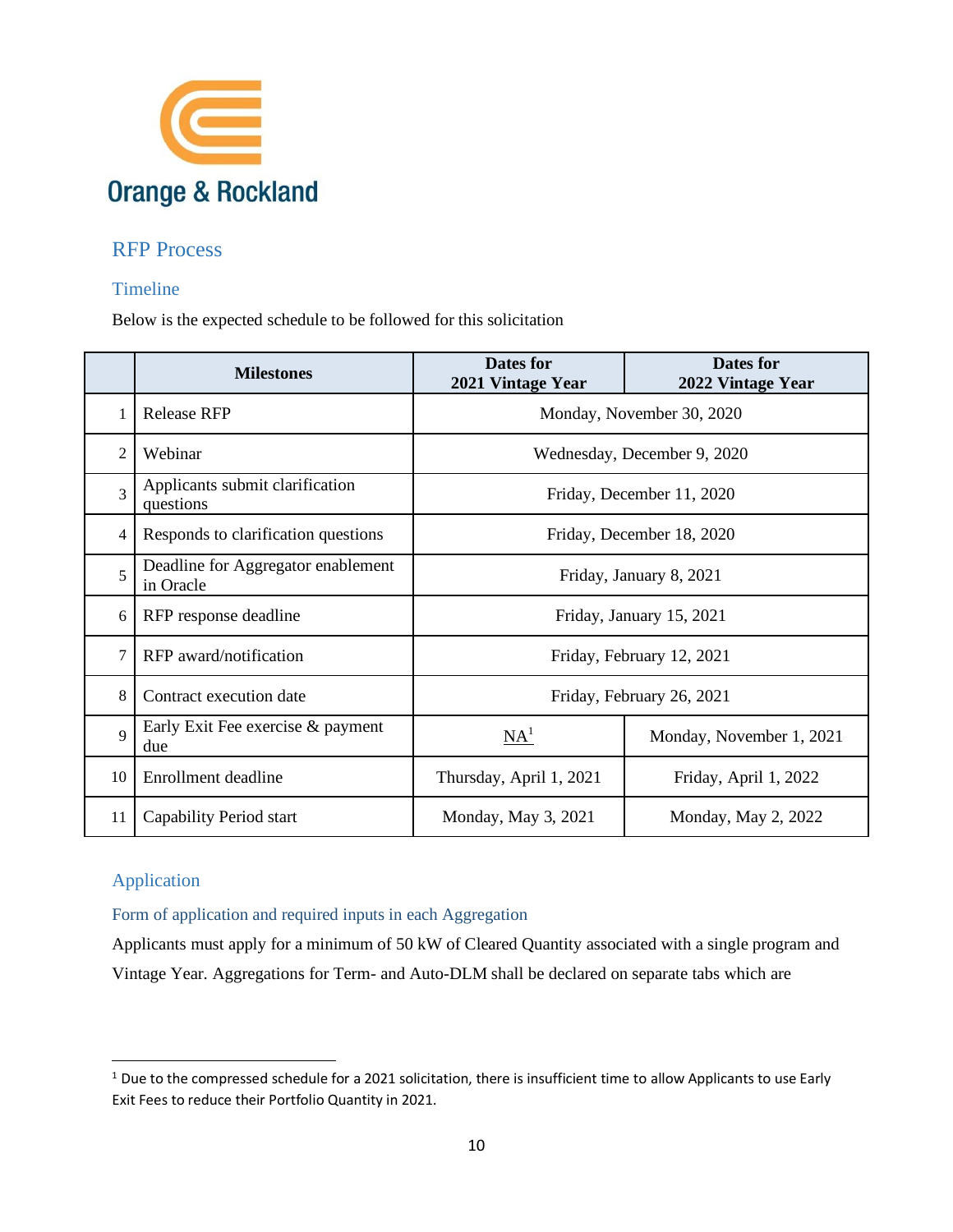

labeled for each of the two programs. Applications for the 2021 and 2022 Vintage Year RFPs shall be submitted using separate forms.

Each row shall contain:

- 1. Amount of Load Relief requested, in integer values of kW.
- 2. \$ per kW bid associated with the Aggregation ("Incentive Rate"). This Procurement's clearing mechanism is Pay-as-Bid and each bid will be made to the nearest dollar and will determine the level of compensation if the bid is accepted. These Incentive Rates determine the maximum per kW annual Reservation Payment an Applicant can receive for its Aggregation.
- 3. The Vintage Year for which the Applicant is applying, which is the starting year of the contract. Separate workbooks will be submitted for the Aggregations associated with each Vintage Year.
- 4. Contract duration requested ranging from three to five years.
- 5. The Program for which the Aggregation is intended to participate. Separate tabs are available for the Term- and Auto-DLM programs

It is expected that the Applicant is capable of fulfilling all Load Relief pledges for which the Applicant is applying and therefore overlapping pledges using the same Customers should not be made. This applies both in the case of bids for Aggregations across the two programs or across different Vintage Years. For example, if an Applicant bids 100 kW for Term-DLM and 200 kW for Auto-DLM and both bids clear, then the Applicant will be expected to deliver 300 kW of Load Relief when called with 21 hours of notification. The same applies for an Applicant making bids for both the 2021 and 2022 Vintage Years. All bids that clear will be offered as a bundled contract that must be fully accepted as a package, or fully rejected by the Applicant. Therefore, an Applicant should plan on being able to satisfy all obligations associated with Aggregations bid for and should assume that all may be awarded.

Up until December 11, 2020, Applicants may submit clarifying questions regarding the RFP to our supply chain contact, [armelyl@coned.com.](mailto:armelyl@coned.com) These will be answered by the Company publicly on the RFP website by December 18, 2020, where all Applicants will have access. Interested Applicants shall contact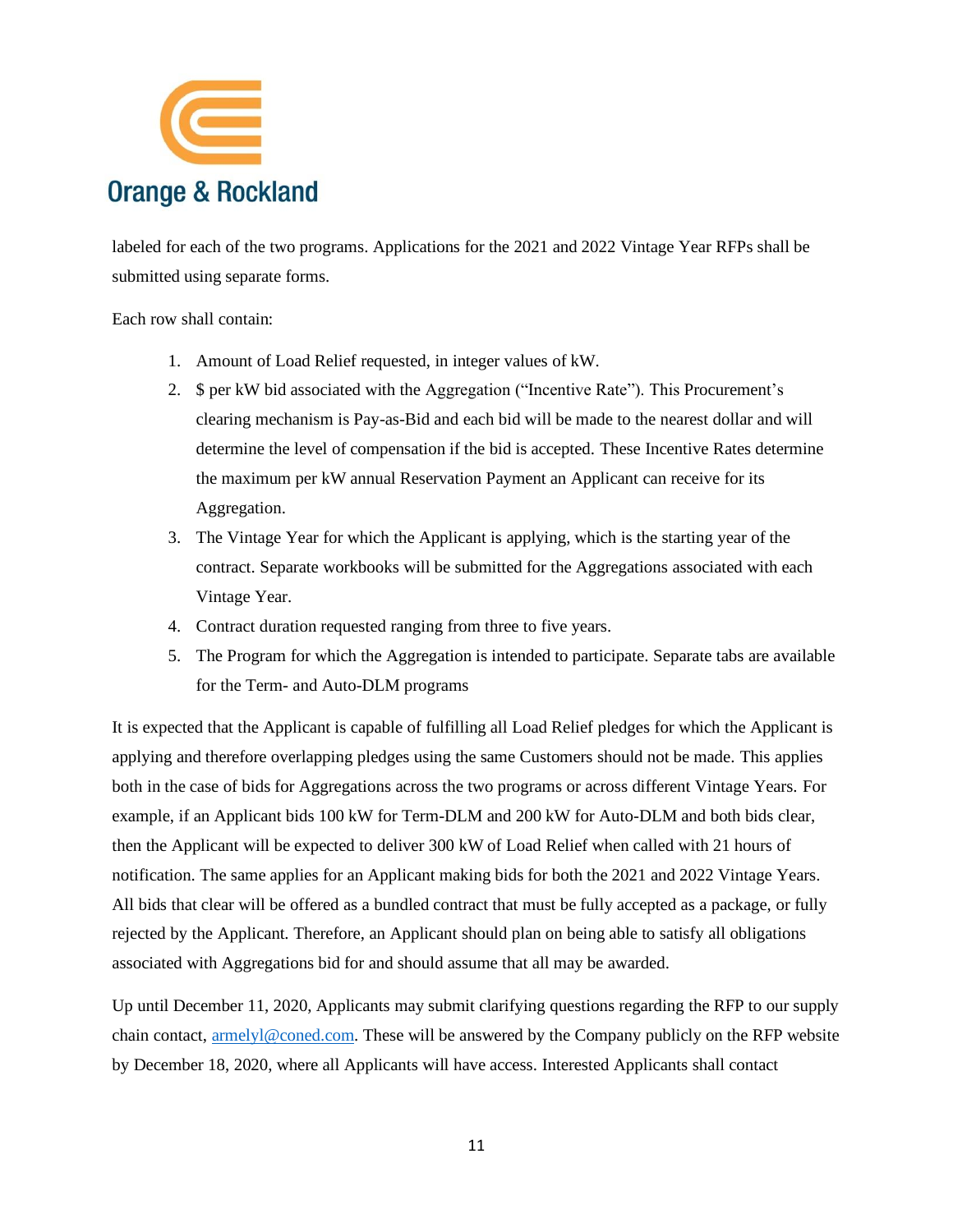

[armelyl@coned.com](mailto:armelyl@coned.com) to request access to the Company's Oracle system for the purpose of submitting bids. Applications shall be submitted to O&R by January 15, 2021 using the Company's Oracle system.

#### <span id="page-11-0"></span>Description of Terms that Will Result in More Favorable RFP Consideration

#### <span id="page-11-1"></span>Program choice

As Auto-DLM provides the capabilities of Term-DLM plus the ability to manage contingencies fitting program dispatch criteria via availability on 10 minutes notice, the value attributed to Auto-DLM resources will be higher when evaluating responses to the Procurement. Term-DLM provides similar Load Relief capabilities as the Company's CSRP program and will therefore be valued as such when evaluating bids. In contrast, Auto-DLM combines Load Relief capabilities provided by Customers enrolled in the Company's CSRP and DLRP programs and therefore Auto-DLM Aggregations will be evaluated based on the combined value of those two programs.

#### <span id="page-11-2"></span>Tier 2 Geographic Locations

Aggregations in Tier 2 geographic locations will be awarded greater consideration in the Procurement. Tier 2 geographic locations are listed in [this document](https://www.oru.com/en/save-money/rebates-incentives-credits/incentives-for-business-customers/demand-response-incentives/demand-response-incentives-payment-options) for the 2021 Capability Period.

#### <span id="page-11-3"></span>Application submission

All applications shall be submitted using the Oracle RFQ system.

The following information must be uploaded in the standard templated format(s) provided:

- 1. Complete quantitative submittal, for each applicable Vintage Year.
- 2. DR Aggregator questionnaire (Attachment A)
- 3. Applicant checklist form (Appendix A)

To be considered as an Applicant to the RFP, Applicants must submit a completed Application by the application deadline of January 15, 2021. Each Applicant must submit an application with a maximum of one bid for each program. All Bids will be treated as Sealed Bids. Receiving the full contract value is contingent upon meeting the performance requirements described in the 2021/2022 DLM Program Agreements.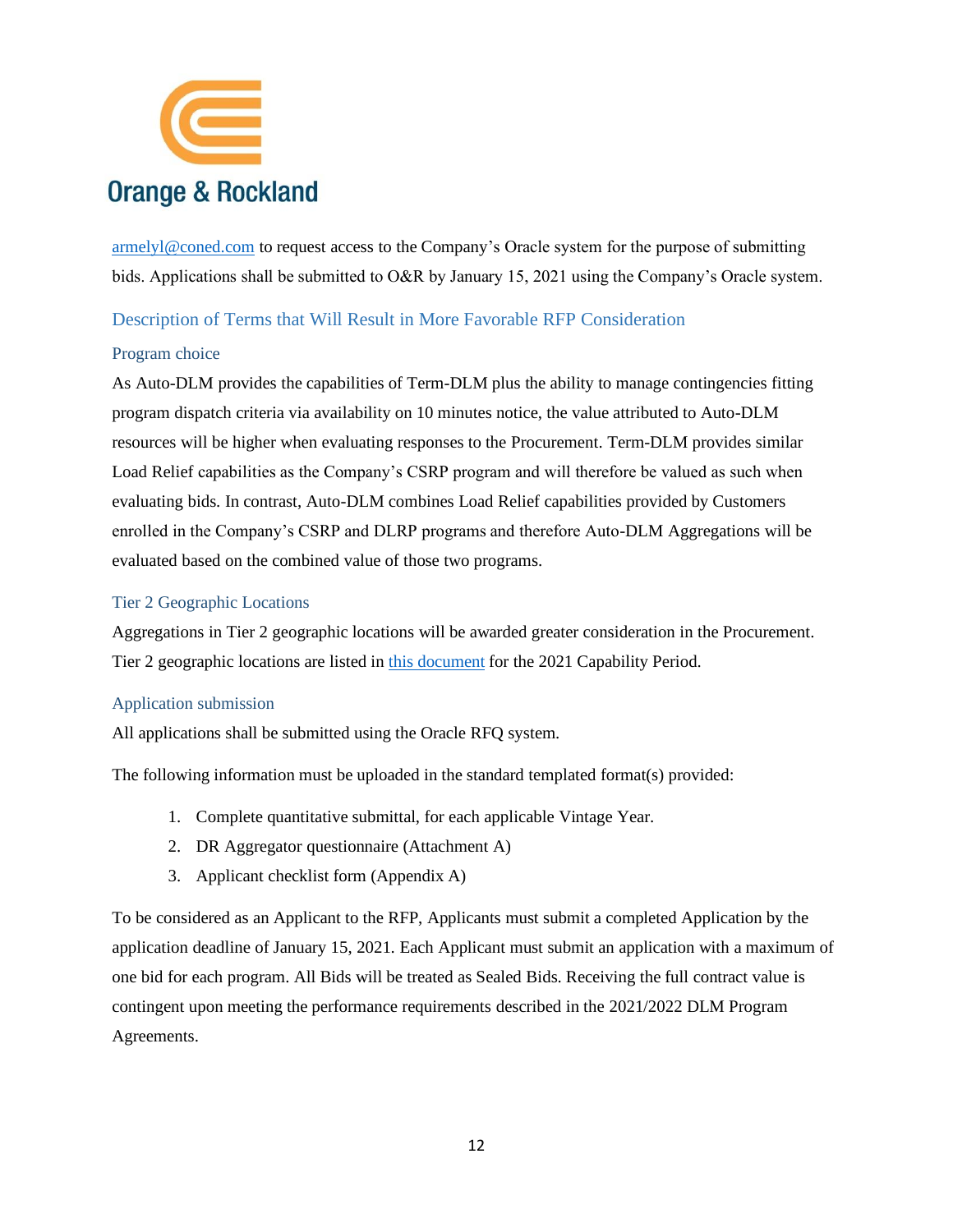

#### *Instructions and General Process Flow*

- *1. Applicant will submit a proposal (i.e., Complete quantitative submittal) for each applicable Vintage Year (excel template) detailing proposed geographic locations, Load Relief, and pricing etc.*
- *2. O&R will evaluate bid submissions, and clear competitively priced bids.*
- *3. O&R will summarize within Applicant's excel template, which bids clear, and which have not cleared.*
- *4. O&R will provide Applicant a summary of the cumulative Load Relief commitment for each given Vintage Year.*
- *5. Should Applicant desire to accept the O&R award, Applicant will accept the award in the manner established by O&R.*
- *6. Should Applicant desire to reject the O&R award, Applicant will reject the award in the manner established by O&R.*



#### <span id="page-12-0"></span>Evaluation

#### <span id="page-12-1"></span>Clearing based on BCA evaluation of Aggregations

Aggregations proposed in response to this RFP will be reviewed in detail by O&R. O&R will utilize an evaluation framework to examine proposals listed in the table below. The review process is intended to be fair and equitable, with the objective being to provide the greatest value to O&R ratepayers. Applicant should note that although O&R will be reviewing Applicant's solution if the submission criteria are met,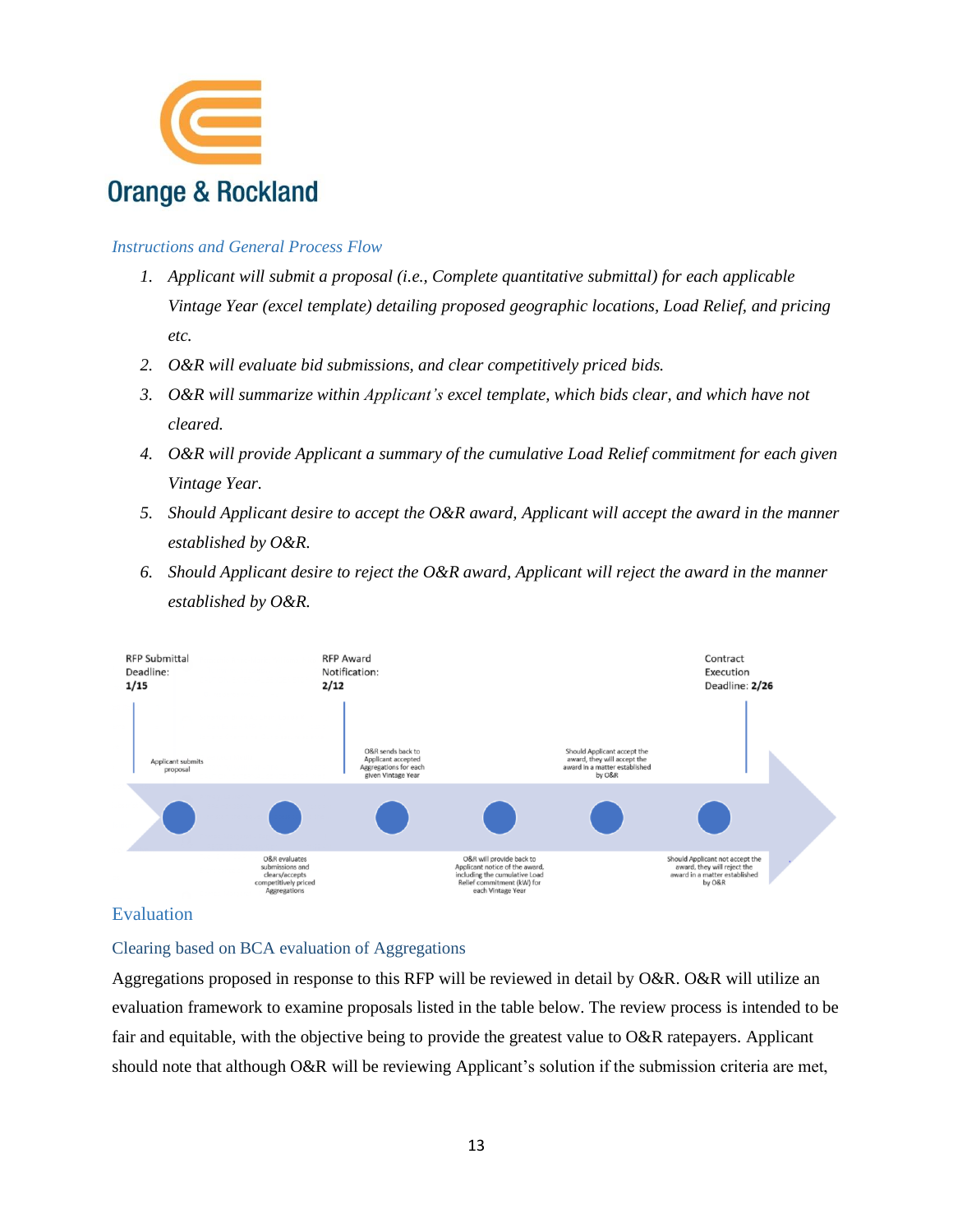

there is no guarantee that Applicant's proposal will be selected. Proposals will be reviewed at the Aggregation level, meaning that individual Aggregations can be accepted or rejected.

The Company will use a Benefit-Cost Analysis (BCA) framework as outlined in the [BCA Handbook](https://www.oru.com/-/media/files/oru/documents/saveenergyandmoney/choose-smart-usage-rewards/customerbaselineloadprocedure.pdf?la=en) filed with the New York State Public Service Commission as part of its determination of which bids are accepted. Each Aggregation will be evaluated separately.

The 2021/2022 Vintage Year DLM RFP is a multiple award, pay-as-bid market solicitation, meaning that more than one Applicant can be awarded, and Incentive Rates proposed by Applicants are not subject to being changed once proposed.

| <b>Review Approach</b>                                                | <b>Objective</b>                                                                                                                                                                                                                                                                                                                                                                                                                                                                                                                                                                                                                                                                                                                                                                                                                                                                                                                                                                                                                                                                                                                                                                                                                                                                      |  |  |  |  |
|-----------------------------------------------------------------------|---------------------------------------------------------------------------------------------------------------------------------------------------------------------------------------------------------------------------------------------------------------------------------------------------------------------------------------------------------------------------------------------------------------------------------------------------------------------------------------------------------------------------------------------------------------------------------------------------------------------------------------------------------------------------------------------------------------------------------------------------------------------------------------------------------------------------------------------------------------------------------------------------------------------------------------------------------------------------------------------------------------------------------------------------------------------------------------------------------------------------------------------------------------------------------------------------------------------------------------------------------------------------------------|--|--|--|--|
| <b>Proposal</b>                                                       | Information requested is complete and has been provided in the specific format requested<br>i.e., the Applicant Summary Proposal Template, by Vintage Year, checklist, and<br>completed bids in the provided excel template.                                                                                                                                                                                                                                                                                                                                                                                                                                                                                                                                                                                                                                                                                                                                                                                                                                                                                                                                                                                                                                                          |  |  |  |  |
| <b>Incentive Rate</b><br>$(\frac{\mathcal{K}}{\mathbf{K}}\mathbf{W})$ | The cumulative incentive rate (price) proposed, by Geographic Location, per Vintage<br>Year.<br>Proposals in Tier 2 geographic locations will be valued higher than other<br>Proposals.<br>Proposals for Auto-DLM Aggregations will be valued higher than for Term-DLM<br>aggregation because Auto-DLM Aggregations provide Load Relief value<br>associated with both the Company's CSRP and DLRP programs<br>More than one Applicant may be awarded a contract under this RFP.<br>$\overline{\phantom{a}}$<br>Submitted Incentive Rates are non-negotiable.<br>$\overline{\phantom{a}}$<br>Applicants may only submit one Proposal (Excel file) per vintage year which will<br>be considered the Applicants "best and final." Any overlapping proposals will be<br>considered separately, and Applicant will be expected to deliver the full amount<br>of Load Relief, if multiple awards are accepted.<br>If Applicants have been awarded Aggregations for both the 2021 and 2022<br>Vintage Years, they are expected in 2022, and for the length of time those<br>obligations overlap, to meet those obligations to deliver Load Relief separately.<br>Each Aggregation assigned to distinct Vintage Years must meet Load Relief<br>obligations with distinct groups of Customers. |  |  |  |  |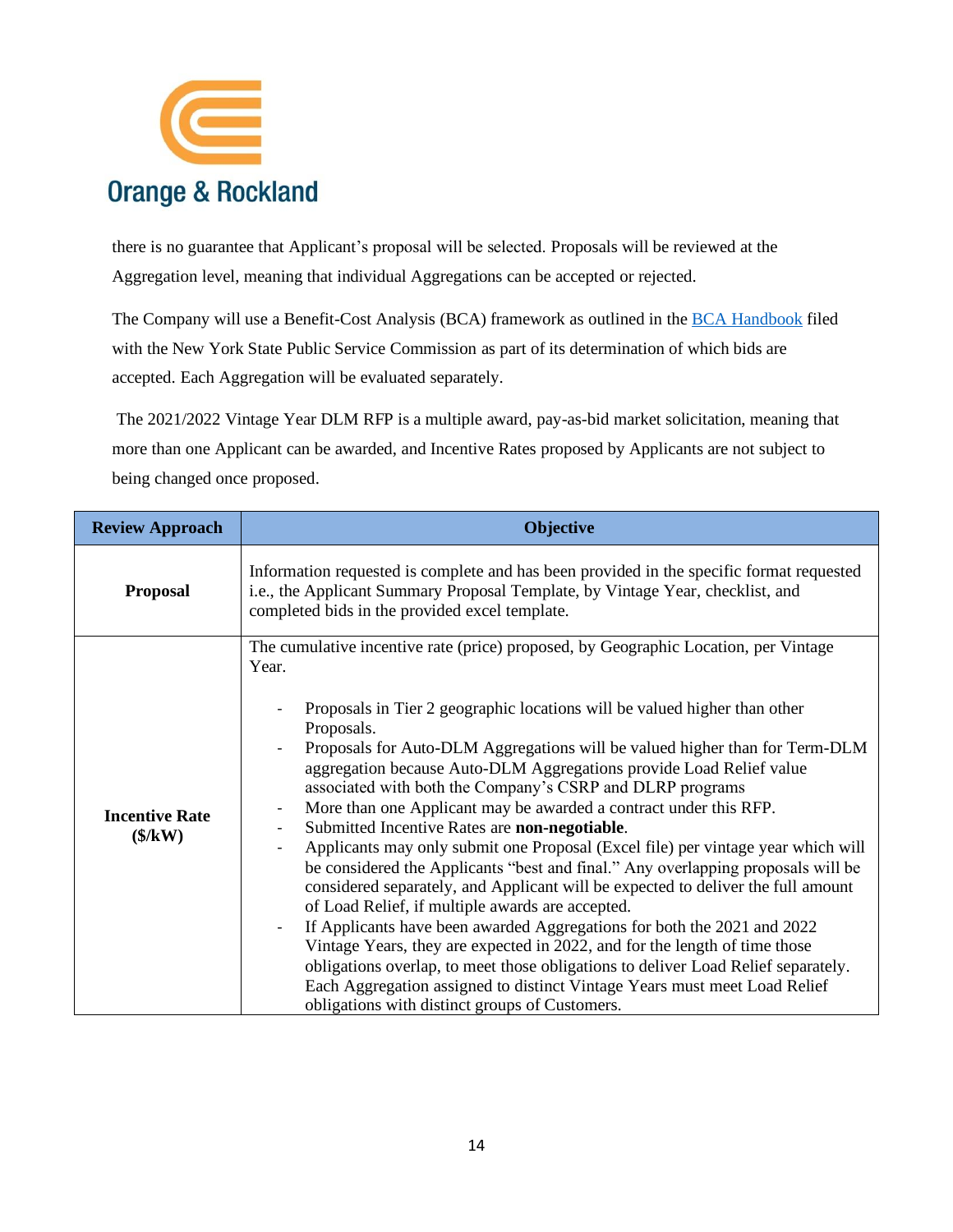

#### <span id="page-14-0"></span>Contract awards and signature

#### <span id="page-14-1"></span>Form of contract

The award made to the Applicant shall list all accepted Aggregations for a Vintage Year along with contract terms. Unless otherwise requested by the Applicant, O&R expects to enter into a contract containing comparable terms and conditions with the Program Agreement proposed to the Applicant at the time of the award. Where the Applicant proposes contractual terms that differ substantively from those appearing in the Program Agreement, O&R will consider the risks and costs in connection with the proposed terms and conditions.

#### <span id="page-14-2"></span>Acceptance options

The Applicant will have the option of accepting or rejecting the Aggregation listed in the award in full but not in part. If accepted, the Cleared Quantity of Load Relief for the Aggregation shall become the Cleared Quantity associated with the Aggregation.

#### <span id="page-14-3"></span>Early Exit options and fees

With the exception of the 2021 Capability Period for the 2021 Vintage Year, Applicants shall have the opportunity to declare a Deficient Quantity in an aggregation and pay an Early Exit Fee on or before November 1 prior to the forthcoming Capability Period. To declare a Deficient Quantity, the Applicant shall submit a request to **ordemandresponse@oru.com** and submit payment for the Early Exit Fee at that time.

If the Applicant declares a Deficient Quantity, it must pay the Early Exit Fee, which is calculated as the product of the Deficient Quantity, multiplied by the Incentive Rate, multiplied by ten percent (10%), multiplied by the remaining years of the contract.

Payment of an Early Exit Fee does not absolve the Applicant of the requirement to pay penalties owed as a result of program participation for prior Capability Periods. This payment will be due within 30 days after an invoice is submitted to the Applicant.

If an Aggregation achieves an Average Season Performance Factor of less than 0.00 for the Term-DLM Program or the Auto-DLM Program, the Company can at its own discretion cancel the Portfolio Quantity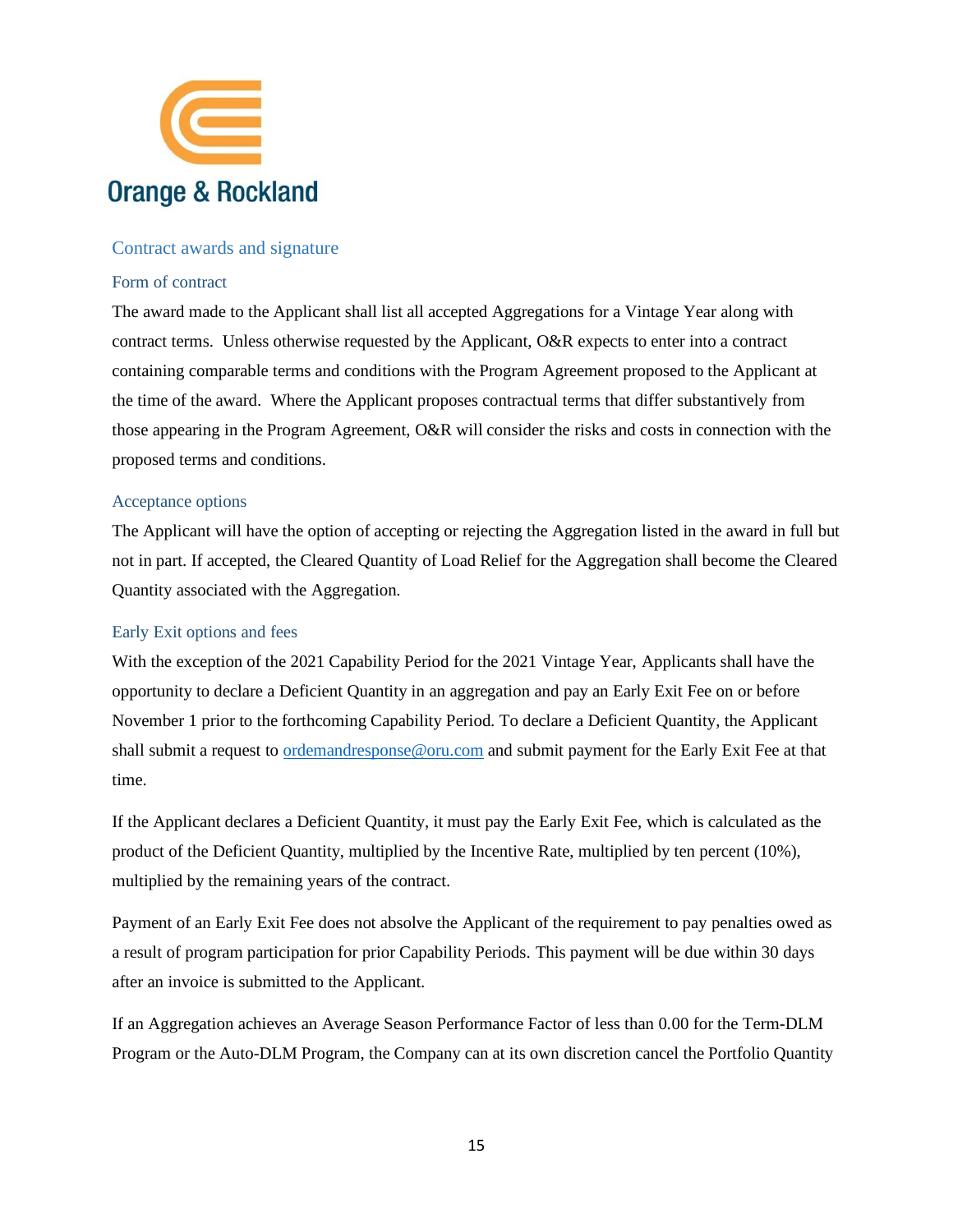

associated with that Aggregation and assess the associated Applicant the Early Exit Fee along with any penalties for poor performance accumulated to that point.

# <span id="page-15-0"></span>**Eligibility**

#### <span id="page-15-1"></span>Program exclusions

- 1. Customer accounts enrolled in Term-DLM may not enroll in CSRP.
- 2. Customer accounts enrolled in Auto-DLM may not enroll in either CSRP or DLRP.
- 3. Customers participating in Term- or Auto-DLM and taking service under the Value Stack Tariff will be ineligible for the DRV and LSRV components of Rider P for the duration of the contract term applicable to the Aggregation. By accepting the award, Applicant will be acknowledging that the enrollment of Customers in Term- or Auto-DLM Programs that are also taking service under the Rider N - Value Stack Tariff will represents a decision on behalf of those Customers to forgo DRV or LSRV compensation for the length of the Applicant's contract under the Value Stack Tariff.
- 4. Net Energy Metering customers may not enroll in either Term- or Auto-DLM.
- 5. Customers enrolling in the 2021 Capability Period must have an existing account number, or new account number upon completion of the New York Standard Interconnection Process [\(link\)](https://www3.dps.ny.gov/W/PSCWeb.nsf/96f0fec0b45a3c6485257688006a701a/dcf68efca391ad6085257687006f396b/$FILE/December%202019%20SIR%20-%20FINAL%20-%20Clean.pdf) as defined on pages 7-8 of the Company's [tariff addendum.](https://www.oru.com/_external/orurates/documents/ny/electrictariff/addendum-SIR-9.pdf) To enroll in Term- or Auto-DLM, an account number is required prior to the April 1 Enrollment deadline.
- 6. Customers with existing Non-Wires Solutions contracts cannot participate in Term- or Auto-DLM.
- 7. Applicants in Term- and Auto-DLM can bid Load Relief above and beyond the Portfolio Quantities associated with individual Aggregations to Non-Wires Solutions RFPs so long as Load Relief provided by Customers participating in both counts first to satisfy the Term- or Auto-DLM Aggregations.

#### <span id="page-15-2"></span>Technology exclusions and restrictions

Diesel-fired Electric Generating Equipment will not be permitted and if used by a customer will be grounds for cancelling a contract associated with an Aggregation. No limit or cap will be placed under Term- or Auto-DLM on the following: natural gas-fired rich burn Electric Generating Equipment that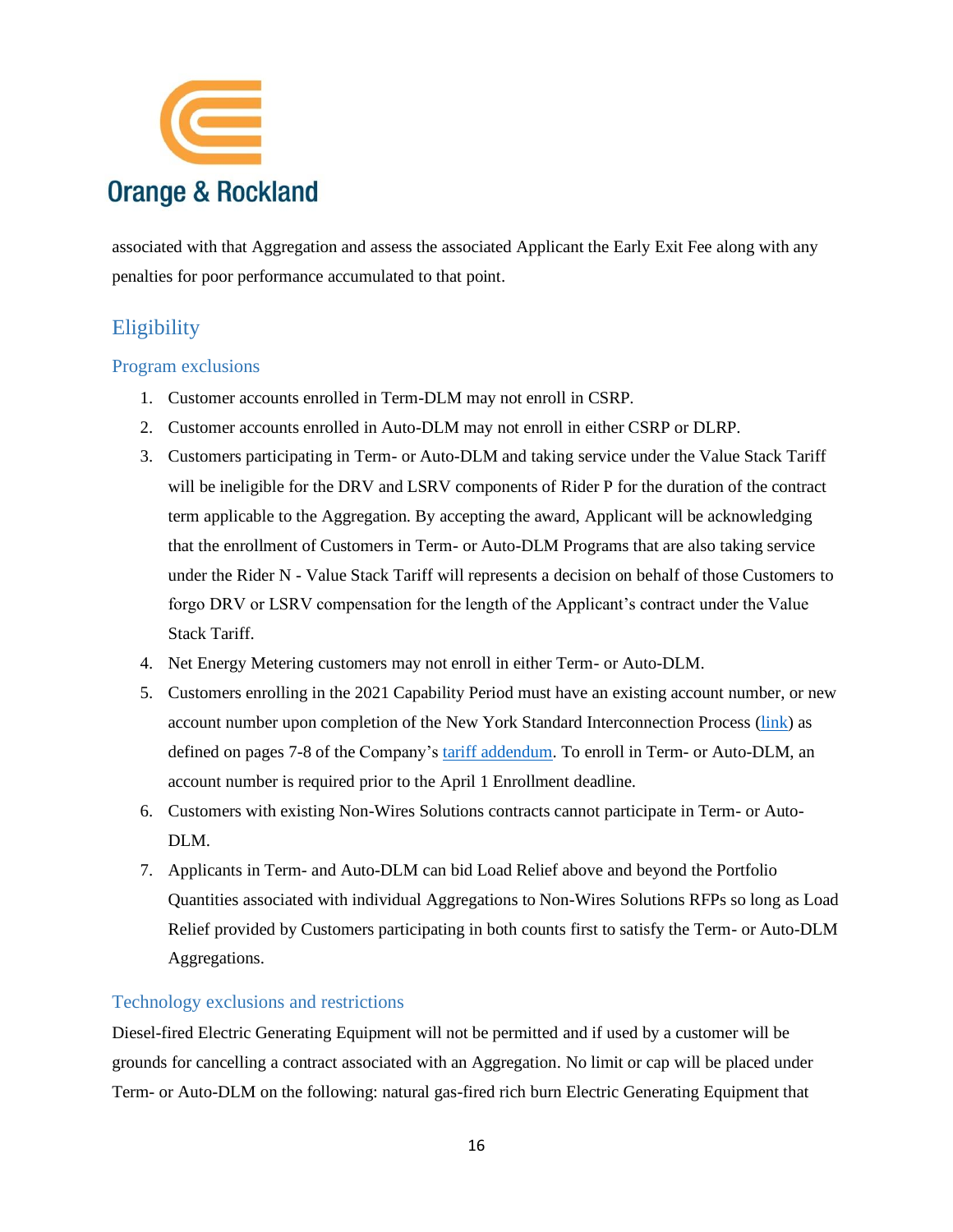![](_page_16_Picture_0.jpeg)

incorporates three-way catalyst emission controls; natural gas lean-burn Electric Generating Equipment with an engine of model year vintage 2000 or newer; or Electric Generating Equipment that has a NOx emissions level of no more than 2.96 lb/MWh.

#### <span id="page-16-0"></span>Additional Guidance Regarding Electric Generating Equipment

If Applicant requests to operate Electric Generating Equipment for Load Relief purposes under the Termor Auto-DLM Program, during enrollment the application must state generator information, including nameplate rating, manufacturer, date of manufacture, fuel type or energy source, and the kW enrolled using this equipment. Without this information, the enrollment cannot be accepted. The Applicant must state as part of enrolling Customers using Electric Generating Equipment whether the Customer's unit incorporates three-way catalyst emission controls (natural gas-fired rich burn), a natural gas lean-burn engine of model year vintage 2000 or newer or whether it has a NOx emission level of no more than 2.96 lb./MWh. If the generating equipment has a NOx emission level of no more than 2.96 lb./MWh, but is not natural gas-fired rich burn generating equipment that incorporates three-way catalyst emission controls or natural gas lean-burn engine of model year vintage 2000 or newer, the Applicant must provide written certification by a professional engineer at the time of Customer enrollment. The certification must be attached to the application attesting to the accuracy of all generation-related information contained in the application, including the NOx emission level. Without such information and certifications as necessary about a Customer's Electric Generating Equipment, the associated enrollment will be rejected.

Applicants with contractual Load Relief obligations in the 2025 Capability Period and beyond, that include Electric Generating Equipment, must comply with all local, state and federal rules, including, at a minimum, in addition to the following NOx emissions limits, from the beginning of their contractual obligations (the first contracted Capability Period):

- 1. Combustion turbines firing natural gas: 25 parts per million on a dry volume basis corrected to 15 percent oxygen;
- 2. Combustion turbines firing oil: 42 parts per million on a dry volume basis corrected to 15 percent oxygen;
- 3. Spark ignition engines firing natural gas: 1.0 grams per brake horsepower-hour.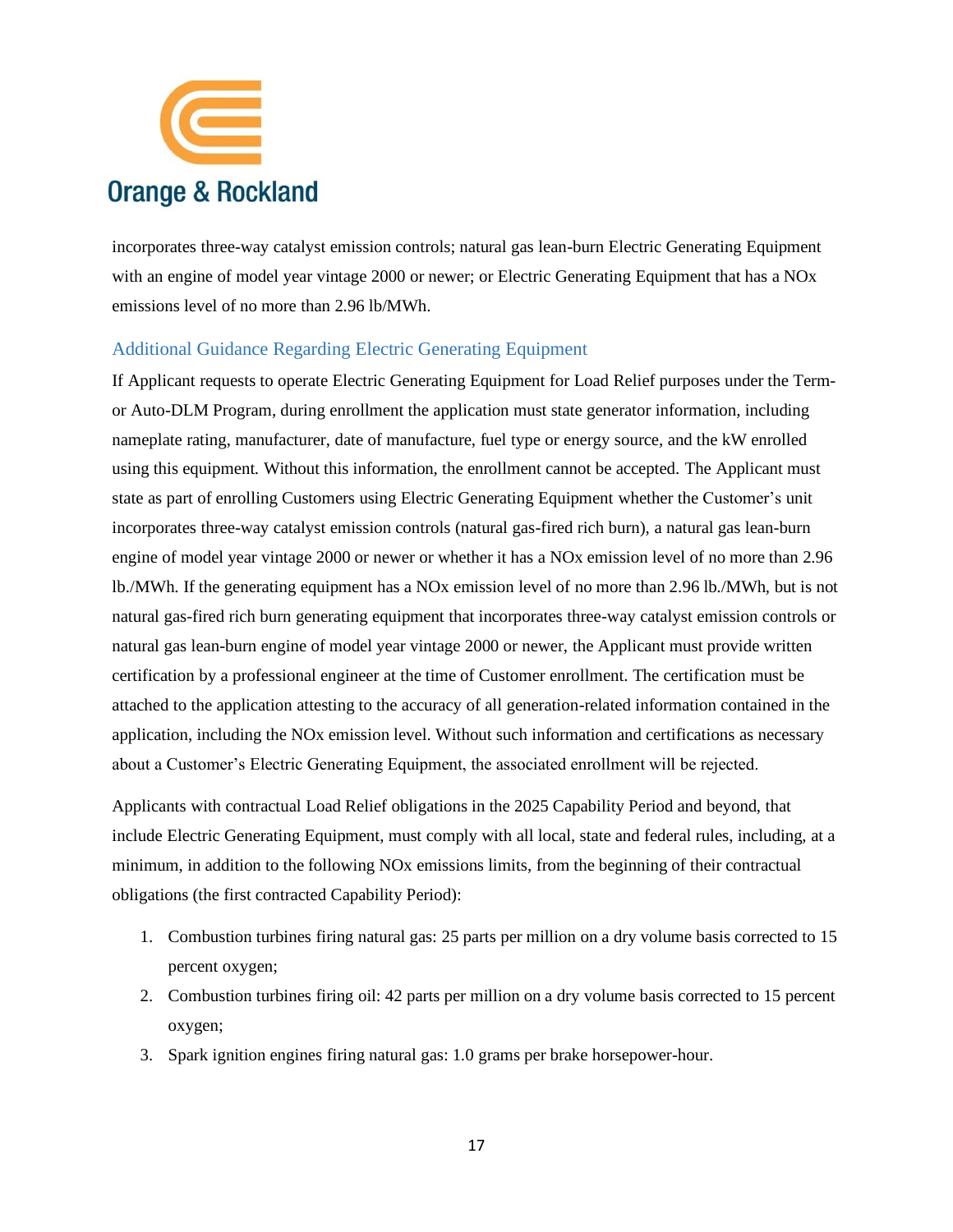![](_page_17_Picture_0.jpeg)

Applicants should be familiar with rule 6 NYCRR Part 222 and comply when applicable. Written evidence of extensions granted by the Department of Environmental Conservation to a participant under the provisions of §222.4(c), must be provided to the Demand Response team at [ORdemandresponse@oru.com,](mailto:ORdemandresponse@oru.com) during enrollment. Where applicable, a copy of the required New York State Department of Environmental Conservation ("DEC") permit or registration must be included with the Term- or Auto-DLM customer enrollment. If the permit or registration has not yet been issued, a copy of application to the DEC for the required permit or registration may instead be submitted; provided, however, that a copy of the actual DEC permit or registration must be submitted before commencing service under Term-or Auto-DLM. By participating in Term- or Auto-DLM, Applicants (on behalf of their customers, as applicable) agree to permit the Company to provide information regarding the Electric Generating Equipment to the DEC for its review, subject to the DEC's agreement to keep this information confidential.

### <span id="page-17-0"></span>Enrollment

#### <span id="page-17-1"></span>Pre-condition: Aggregator approval and access to DR Portal

Enrollment will take place in the DR Portal which is accessible for O&R Customers and current or prospective Aggregators. Enrollment applications for each Customer must be submitted electronically by the Applicant.

Before submitting enrollments, Applicants should complete the Aggregator eligibility process which will provide access to the DR Portal, if Applicant has not already completed this process.

The process of enrolling as an approved O&R Demand Response Aggregator requires the completion of the following forms:

- 1. A Demand Response Program Application
- 2. A Demand Response Program New Aggregator Questionnaire
- 3. A Data Security Agreement
- 4. Financial documents:
	- a. To receive payments via check:
		- i. W-9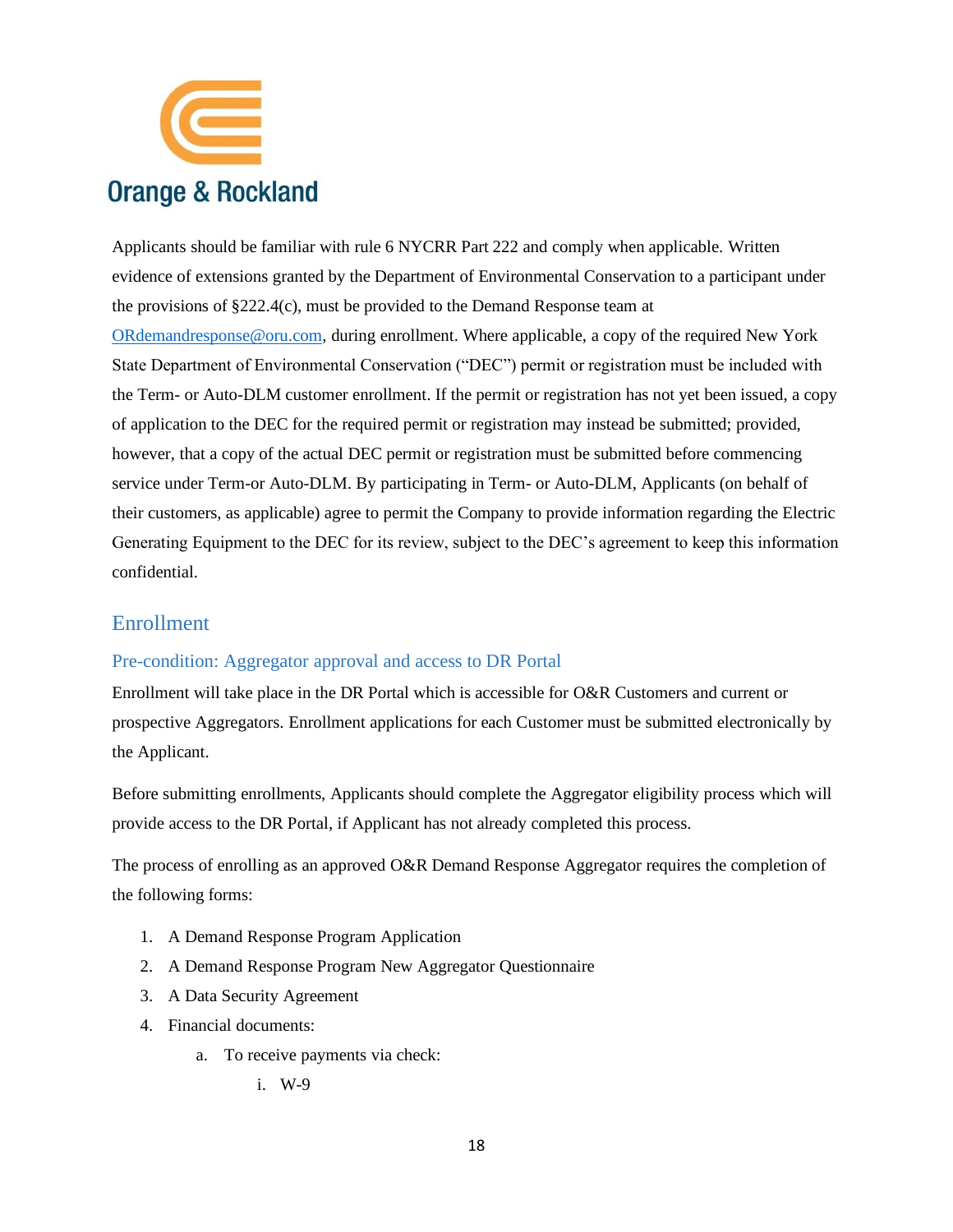![](_page_18_Picture_0.jpeg)

- ii. Remittance Letter
- b. To receive payments via wire transfer:
	- i. W-9
	- ii. Remittance Letter
	- iii. ACH Form
	- iv. Bank letter or copy of a voided check

#### <span id="page-18-0"></span>Customer Enrollments

Each enrollment entered onto the DR Portal must state the valid O&R account number, the Demand Response Program, the Baseline Verification Methodology, Load Relief via Curtailment (kW) with those participating solely by generation filling in 0 kW, and Vintage Year the Customer is being enrolled as part of, and whether or not there is on-site generation being used to provide Load Relief. If on-site generation is being used to provide Load Relief, Applicant must submit the Load Reduction via Generation (kW), Nameplate Capacity (kW), Asset Type, Capacity (kWh), Model year, Manufacturer, and any associated compliance documentation. Compliance documentation must be submitted with the enrollment. Each account enrolled in the programs will be placed in the Applicant's Aggregation. Applicants will specify the Vintage Year for each Aggregation.

The Company will accept completed enrollments on or before the first weekday of April prior to the start of each Capability Period. For the purpose of this RFP, this is referred as the "Enrollment Deadline".

All accepted enrollments will have valid account numbers and corresponding interval meters prior to the Enrollment Deadline. Any errors on the enrollment application must be corrected no later than seven (7) business days before the commencement of the Capability Period. Only the Load Relief of approved enrolled customers will be considered for calculating the Performance Factor and associated payments.

## <span id="page-18-1"></span>Performance and Payment Calculations

#### <span id="page-18-2"></span>CBL approach and option details

The Customer Baseline Load is calculated using the Company's Customer Baseline Load methodology. Currently approved Customer Baseline Load methodologies are described in the Company's baseline operating procedure, which is published on the Company's [website.](https://www.oru.com/-/media/files/oru/documents/saveenergyandmoney/choose-smart-usage-rewards/customerbaselineloadprocedure.pdf?la=en) The Company will advise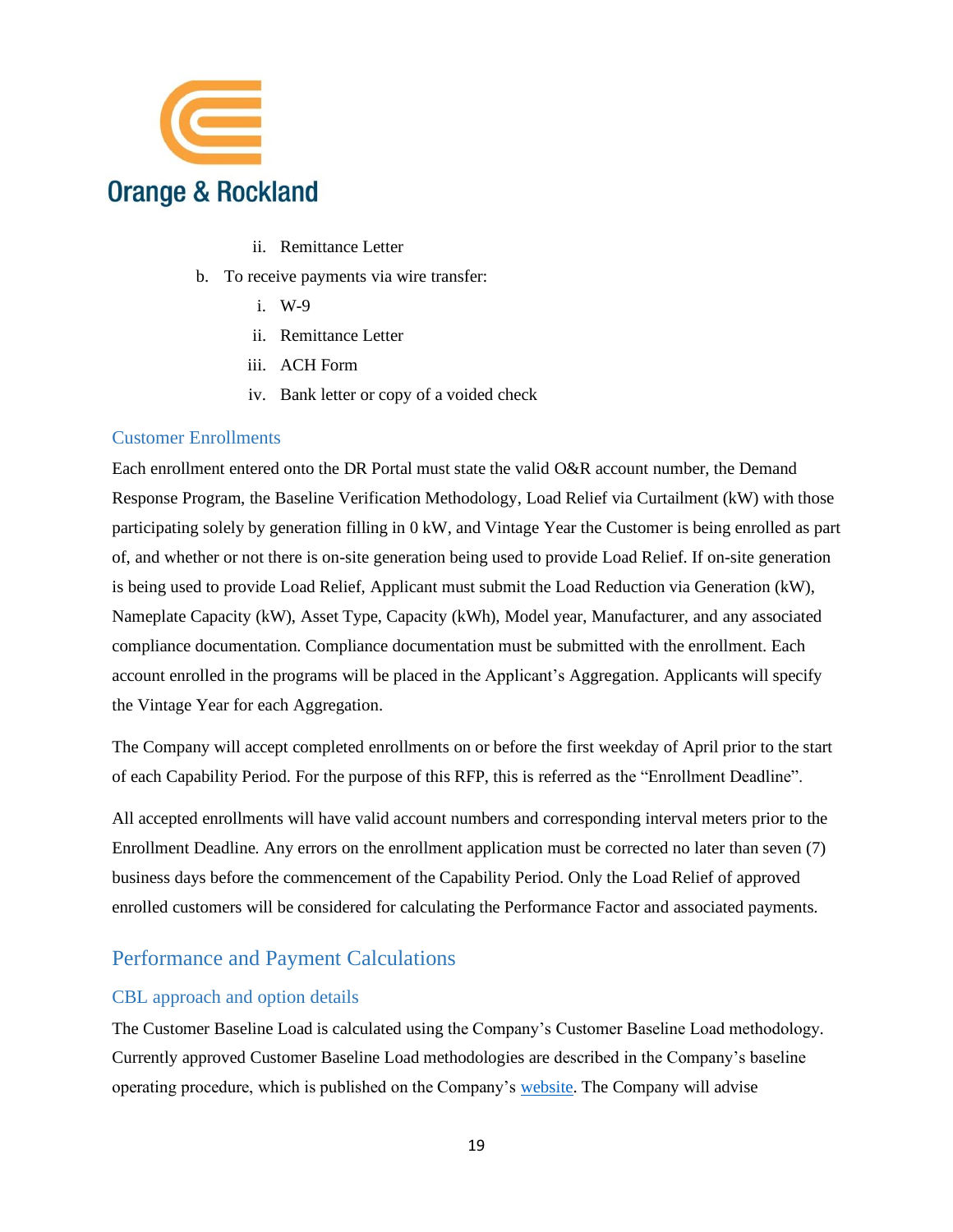![](_page_19_Picture_0.jpeg)

Aggregators and Department of Public Service Staff of any potential changes to baseline options in the methodology by December 1 of each year. If the Company proposes any changes, the Company will hold a meeting with concerned parties to obtain feedback about those changes by January 1 of each year. The Company will advise Aggregators and Department of Public Service Staff of any potential additional baseline options to be added to the methodology and, if the Company proposes any changes, hold a meeting with concerned parties to obtain feedback about those additional baselines at least one month before they are to go into effect.

Performance will be evaluated by measuring how much Load Relief an Aggregation provides compared to how much was committed. The Baseline Verification Methodology will be used by the Company to verify the actual Load Relief provided (measured in kW and kWh) during each hour of each designated Load Relief Period or Test Event. Actual load levels are compared to the CBLs to verify whether the Applicant provided the kW of contracted Load Relief; provided, however, that the Company may estimate data in accordance with its operating procedure if data is not available for some or all intervals required.

A single Baseline Verification Methodology will be used for each Customer account to assess both energy (kWh) and demand (kW) Load Relief.

An Applicant may change their selection of Baseline Verification Methodology associated with each Customer for the upcoming Capability Period provided the request is received prior to the Enrollment Deadline.

#### <span id="page-19-0"></span>Calculation of Event Performance Factor

For all Event Performance Factors, the contracted Load Relief shall be the Portfolio Quantity associated with the Aggregation. The hourly kW of Load Relief provided is based on the sum of Load Relief provided by the Customers comprising the Aggregation.

1. Event Performance Factor under Term DLM: When a Term-DLM Event is called, is the ratio of: (i) the average hourly kW of Load Relief provided during the Contracted Hours up to the kW of contracted Load Relief to (ii) the kW of contracted Load Relief. The Event Performance Factor is rounded to two decimal places and has an upper limit of 1.00 and a lower limit of 0.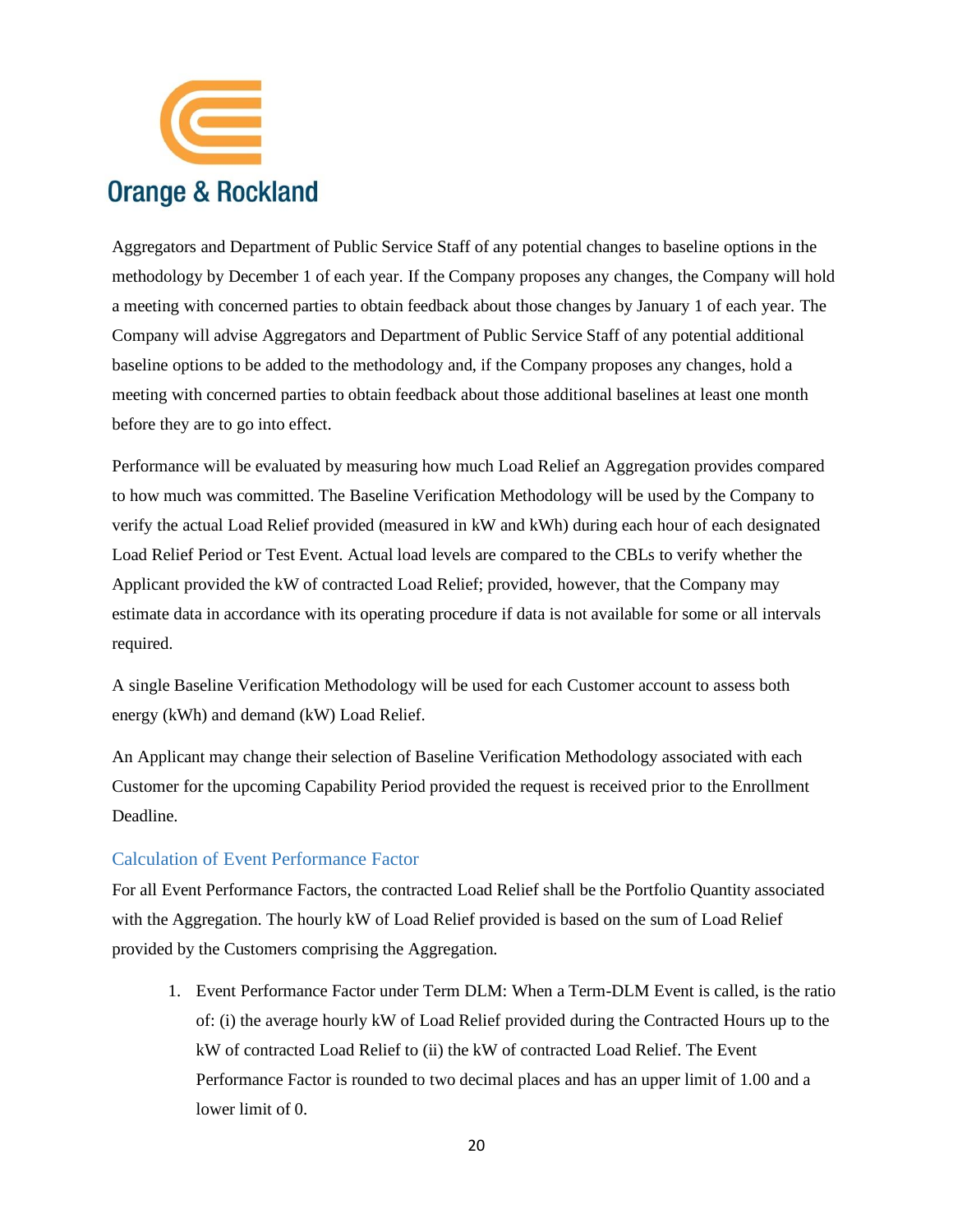![](_page_20_Picture_0.jpeg)

- 2. Event Performance Factors under Auto-DLM: When an Auto-DLM or Term-DLM Event is called, is the ratio of: (i) the average hourly kW of Load Relief provided during the first fourhours of the Load Relief Period up to the kW of contracted Load Relief to (ii) the kW of contracted Load Relief. The Event Performance Factor is rounded to two decimal places and has an upper limit of 1.00 and a lower limit of 0.
- 3. Test Event Performance Factor under Term- and Auto-DLM: Event Performance Factor, when a Test Event is called, is the ratio of (i) the average hourly kW of Load Relief provided during the Test Event hour up to the kW of contracted Load Relief to (ii) the kW of contracted Load Relief. The Test Event Performance Factor is rounded to two decimal places and has an upper limit of 1.00 and a lower limit of 0.

#### <span id="page-20-0"></span>Calculation of Adjusted Performance Factor

The Adjusted Performance Factor for each Term-DLM Event is equal to (1) the Event Performance Factor when greater than or equal to 0.80 and (2) when below 0.80 is equal to the difference of the Event Performance Factor and the difference of 0.80 and the Event Performance Factor. If the Company's Request for Clarification is not confirmed, then for Event Performance Factors below 0.40, the Adjusted Performance Factor shall be set to 0.00. (Refer to Request for Clarification description section below.)

The Adjusted Performance Factor for each Auto-DLM Event is equal to (1) the Event Performance Factor when greater than or equal to 0.90 and (2) when below 0.90 is equal to the difference of the Event Performance Factor and the difference of 0.90 and the Event Performance Factor. If the Company's Request for Clarification is not confirmed, then for Performance Factors below 0.45, the Adjusted Performance Factor shall be set to 0.00. (Refer to Request for Clarification description section below.)

#### <span id="page-20-1"></span>Request for Clarification description

On October 19, 2020, the Company filed a Request for Clarification to determine whether Applicants could be assessed negative Adjusted Performance Factors if they achieve Event Performance Factors on Term-DLM Events of below 0.40 and Auto-DLM Events of below 0.45. In the event the Public Service Commission validates the assessment of such negative Adjusted Performance Factors, the Request for Clarification shall be considered "confirmed". If not, it shall be considered "not confirmed."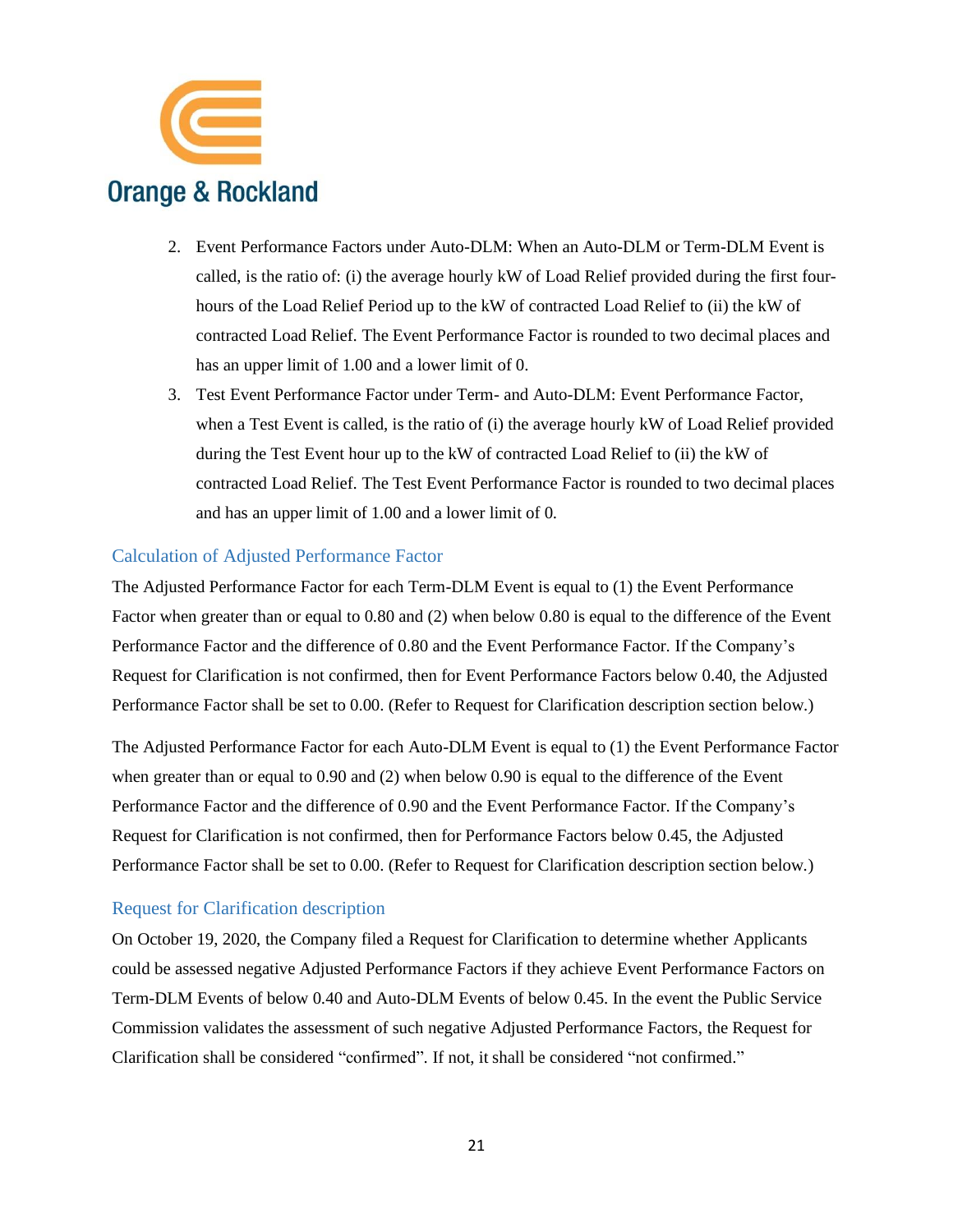![](_page_21_Picture_0.jpeg)

#### <span id="page-21-0"></span>Calculation of Average Season Performance Factor

The average of all Adjusted Performance Factors recorded for the Aggregation during that season. The Average Season Performance Factor is rounded to two decimal places and has an upper limit of 1.00 and a lower limit of -0.80 for Term-DLM and -0.90 for Auto-DLM. An Average Season Performance Factor below 0.00 results in a penalty with money due to the Company. For example, if an Applicant's Aggregation consists of 100 kW and with an Incentive Rate of \$100 per kW, an Average Season Performance Factor of -0.20 would result in the Applicant owing \$2,000 to the Company at the end of the Capability Period.

#### <span id="page-21-1"></span>Description of Reservation Payment Calculation

The Reservation Payment, which is issued annually, is equal to the applicable Incentive Rate per kW per Capability Period multiplied by the Applicant Portfolio Quantity multiplied by the Applicant Aggregation Average Season Performance Factor. An Applicant will end up owing O&R money following the Capability Period if this calculation results in a negative value.

#### <span id="page-21-2"></span>Timing of Reservation Payment Issuance

Reservation Payments will be issued to Applicants by the end of November following the Capability Period. If amounts are owed to the Company by the Applicant, the Company will issue an invoice that will be due by January  $15<sup>th</sup>$  of the following year. If the Company does not receive payment in full, the Applicant may be barred from current and future participation in other Company programs. If payment is not received for the preceding Capability Period, the Company may vacate any award received by that Applicant for future Capability Periods and charge the Applicant the Early Exit Fee in addition to money already owed which must be paid within 30 days of receiving an invoice. If the Applicant participates in the Company's CSRP or DLRP Program under the Company's Tariff, the Applicant agrees that payments from those programs can be collected by The Company to satisfy outstanding debts to the Company incurred through Term- or Auto-DLM participation.

#### <span id="page-21-3"></span>Performance Payments

The Company will provide a Performance Payment for participation in events at the rate of \$1/kWh. The Performance Payment is equal to the applicable \$1/kWh multiplied by the average hourly kWh of Load Relief provided by the Applicant Aggregation during the event multiplied by the number of event hours.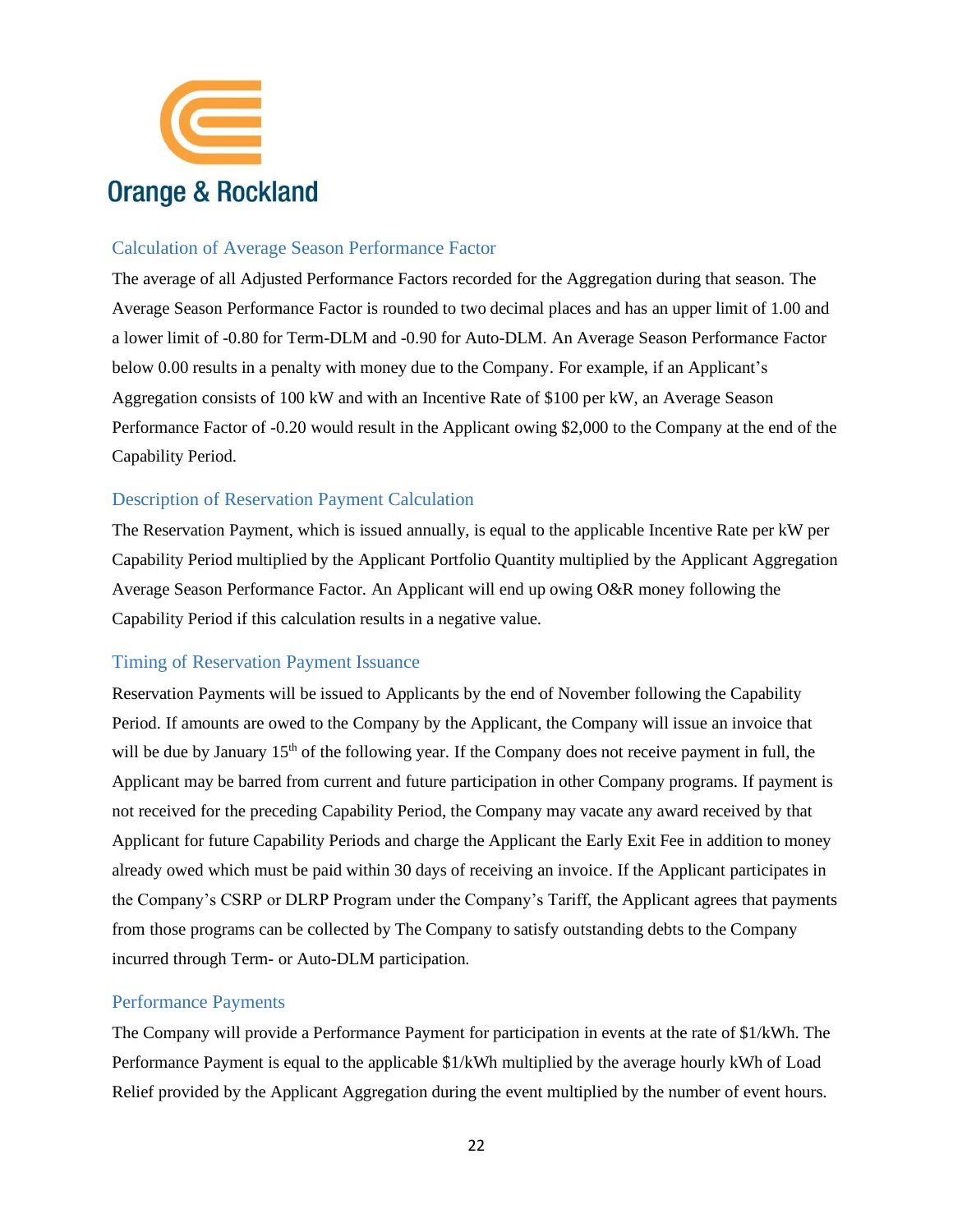![](_page_22_Picture_0.jpeg)

Performance Payments for Test Events are equal to \$1/kWh multiplied by the average hourly kWh of Load Relief provided by the Applicant during the Test Event up to the contracted Portfolio Quantity multiplied by the number of event hours.

Applicants will not receive Performance Payments for Load Relief provided by Customers who participate in DLRP if those Customers are called during the same hours for Term-DLM and DLRP events

All Performance Payments for a Capability Period will be issued at the same time as an Applicant's Reservation Payments.

## <span id="page-22-0"></span>Metering Requirements

Participating in Term- or Auto-DLM requires that the entire service for each Customer account be measured by Interval Metering with telecommunications capability. If an Aggregator participates in Rider P, all customers of the Aggregator must meet the metering and telecommunications requirements specified hereunder to be enrolled.

If, at the time of enrollment, the Company does not bill the Customer account using Interval Metering, the Customer shall arrange for the furnishing and installation of Interval Metering with telecommunications capability to be used for billing and arrange for telecommunications service, at the Participant's expense, net of any discount or rebate received by the participant. The Company will issue an invoice within three business days of its receipt of a completed request for a meter that communicates by landline. If metering that communicates wirelessly is requested and the wireless service meets the Company's security requirements, the Company will charge \$200.00 to visit the premises to determine whether or not wireless communication is viable. Within 14 business days of receiving payment, the Company will visit the premises to determine wireless viability and, within three business days of the visit, issue an invoice that contains the cost of an upgrade to a meter that communicates wirelessly or, if wireless communications are not viable, a meter that requires use of a landline. The Company will not be required to meet the 14 business-day timeframe if there are reasons outside of the Company's control, such as a major storm or denial of access to the meter. The process and rules pertaining to meter upgrades are described in the Meter Upgrade Manual posted on the Company's website.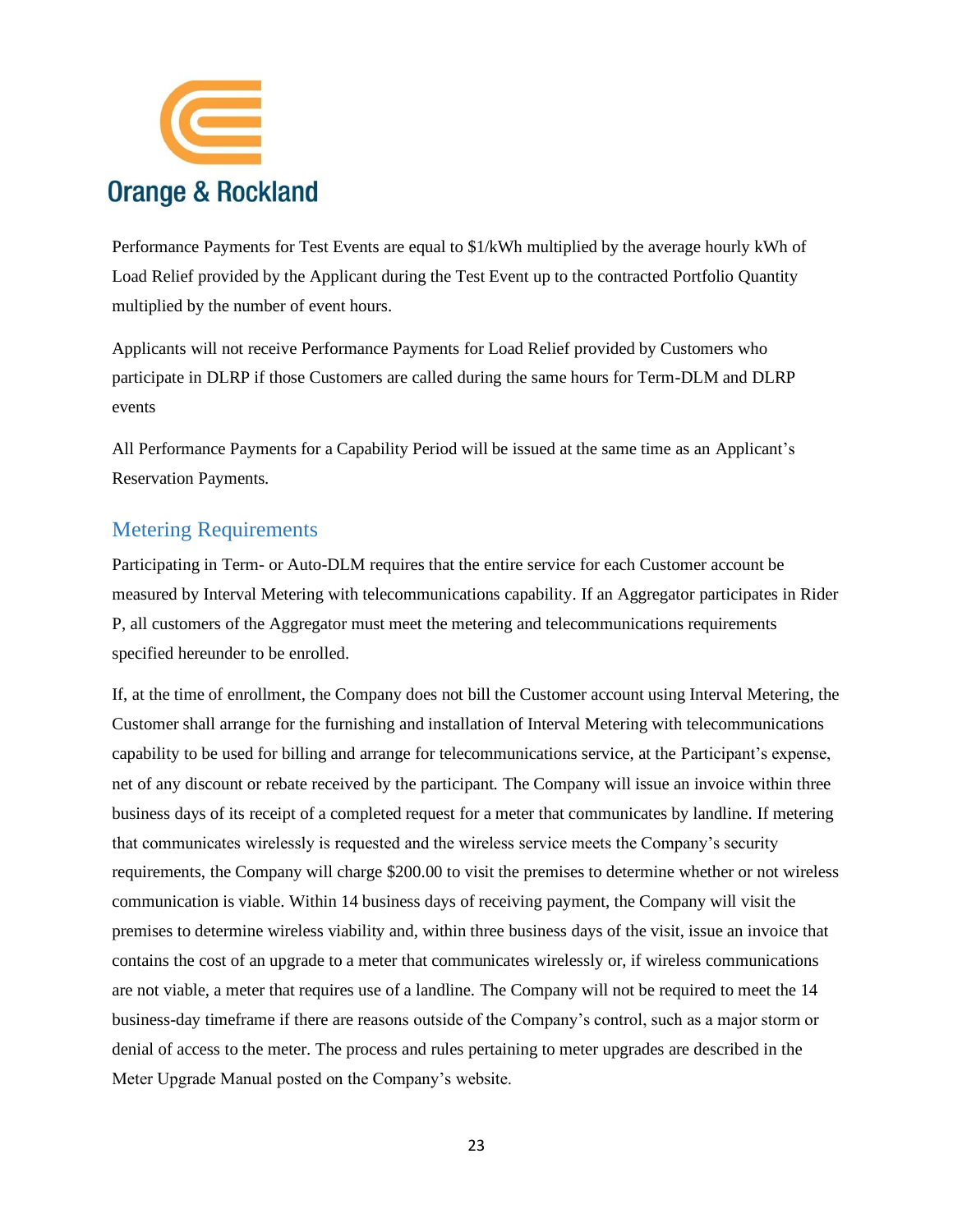![](_page_23_Picture_0.jpeg)

If, at the time of enrollment the Company does not bill the Customer account monthly using Interval Metering, the telecommunications must be in place by the time the Company calculates Reservation and Performance Payments. If communications are not established by the time Reservation Payments are calculated, then the Customer account will be assigned Event Performance Factors of 0.00 for all Events during the Capability Period where data was unavailable to calculate Event Performance Factors. If insufficient data are available after communications are established for calculating performance as a result of previously unavailable communications, then Event Performance Factors of 0.00 will be assigned for all Events during the Capability Period where data was unavailable to calculate Event Performance Factors.

For customers seeking an Interval Meter who do not already have an AMI Meter or a communicating hourly pricing meter, requests for the Company to install a new meter must be made at least 21 business days before April 1 to ensure the Interval Meter is installed prior to the Enrollment Deadline. If so, the Company will install Interval Metering within 21 business days of the later of the Company's receipt of an Applicant's payment for an upgrade to Interval Metering, so long as the Customer seeking an Interval Meter already has an account number and is interconnected, and: (i) evidence that a request has been made to the telephone carrier (e.g., receipt of a job number) to secure a dedicated phone line for a meter with landline telecommunications capability or (ii) the active Internet Protocol ("IP") address that the wireless carrier has assigned to the modem's ESN for a meter with wireless capability. If the Company misses the installation time frame before the start of the Capability Period, it will assign Event Performance Factors of 1.00 to the Applicant for all Term- or Auto-DLM Events that occurred prior to Interval Meter installation, unless the meter delay was caused by a reason outside the Company's control, such as the telephone company's failure to install a landline or, if, at the Company's request, the Commission grants the Company an exception due to a condition such as a major outage or storm.

The Company will visit the premises at the request of the Customer to investigate a disruption of normal communications between the phone line or wireless communications and the meter, or operation of external pulses from the meter to the Customer's energy management equipment. The Company will charge for its visit based upon the cost to the Company as defined in the Company's tariff. If the Company cannot collect data needed to calculate Event Performance Factors from AMI Meters and the Customer has allowed the Company access to its premises to make repairs upon request, it will assign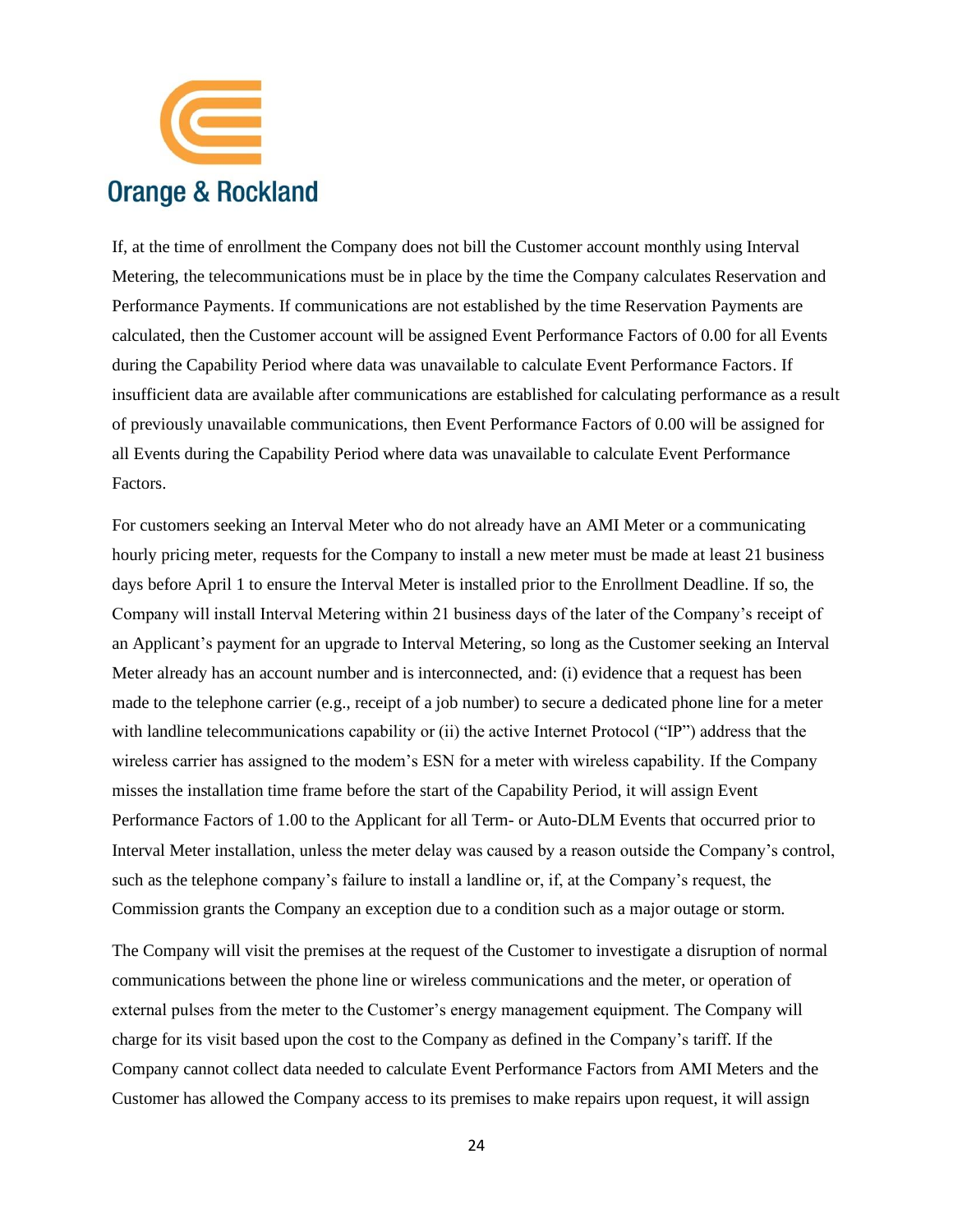![](_page_24_Picture_0.jpeg)

Event Performance Factors of 1.00 to the Applicant for all Term- or Auto-DLM Events for which Event Performance Factors could not be calculated. If the Company has attempted to make repairs but the Customer has denied access to its premises, the Company will assign Event Performance Factors of 0.00 to the Applicant for all Term- or Auto-DLM Events for which Event Performance Factors could not be calculated.

## <span id="page-24-0"></span>Transferring Aggregations

An Applicant may elect to transfer part or all of its Portfolio Quantity for an Aggregation prior to the enrollment deadline of a Capability Period to another Applicant who is an approved Aggregator. All transfers must be completed before the Enrollment Deadline to take effect for the forthcoming Capability Period. Otherwise the transfer shall take effect after the end of that year's Capability Period. The recipient of an Aggregation takes on the full contractual responsibilities of the previous Applicant associated with the Aggregation upon submitting a transfer request. If an Applicant elects to transfer part or all of its Portfolio Quantity to another Applicant who is an Approved Aggregator, the existing Program Agreements must be updated, or a new Program Agreement must be created to reflect these transfers. The amended or new Program Agreement must be signed by the Applicant receiving the transfer. If the recipient of the Aggregation has an existing Aggregation for that Vintage Year, then the transferred Aggregation will be added to the existing Aggregation.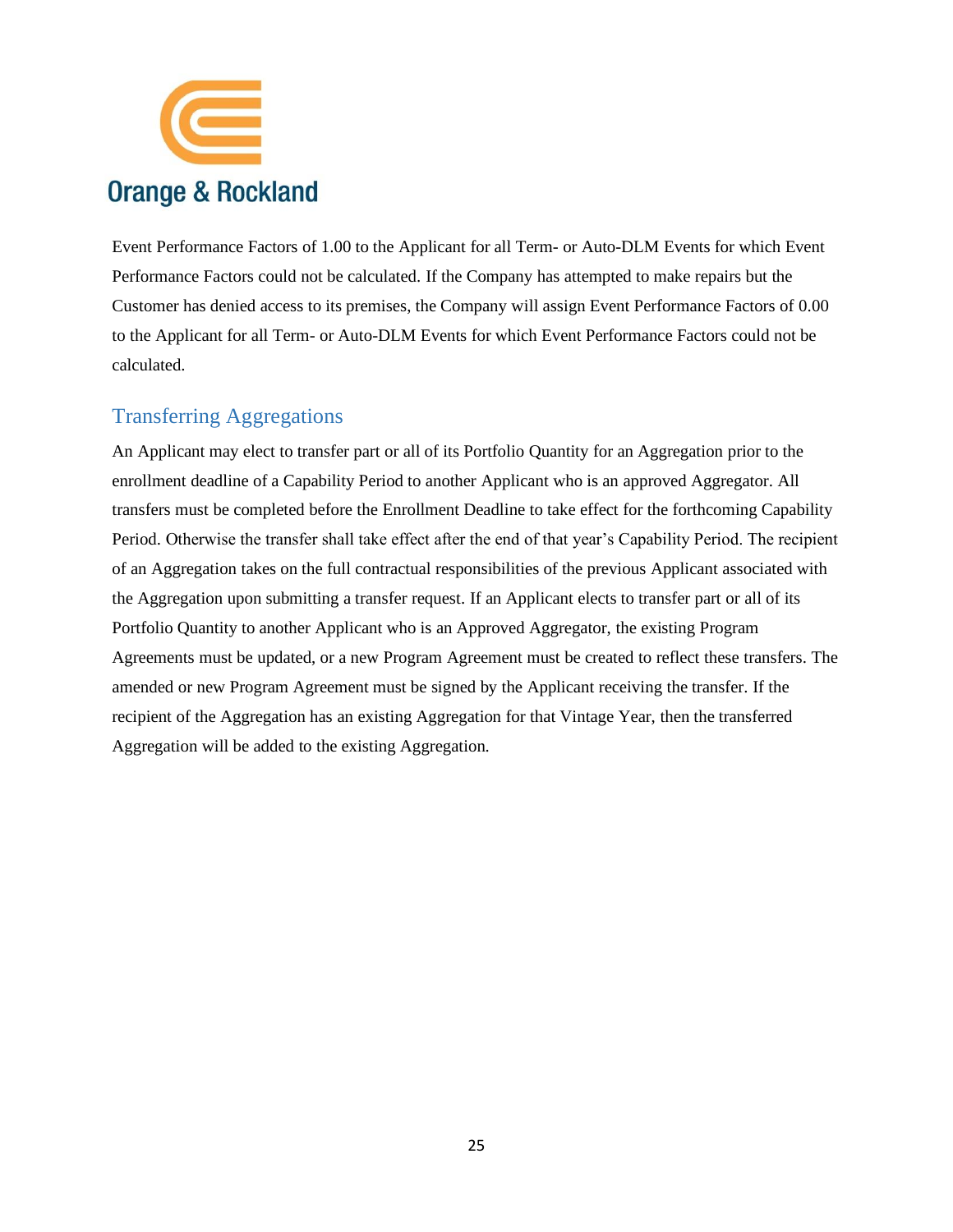![](_page_25_Picture_0.jpeg)

#### <span id="page-25-0"></span>**Definitions**

**Auto-DLM Program:** Applicant will commit via a 3-5 year contract to provide a quantity of Load Relief for a contingency program activated to prevent or mitigate critical situations on the utility's electric grid or for peak shaving purposes using the same activation criteria as for Term-DLM. A contingency may be designated under Auto-DLM on specific circuits, feeders, or if a voltage reduction of five percent or greater has been ordered.

**Adjusted Performance Factor:** An Adjusted Performance Factor is calculated for each event using the Event Performance Factor and reducing the value based on a formula described in the Calculation of Adjusted Performance Factor section of this RFP.

**Advisory:** Refers to the Company's notice that the Company's day-ahead forecasted load level is at least 92 percent of the forecasted summer system peak. The Company may also send Advisory notices when the day-ahead forecasted load level is at least 88 percent of forecasted summer system peak for selected geographic locations.

**Aggregation:** All Customers represented by an Applicant within either Auto- or Term-DLM.

**Aggregator:** Refers to a party other than the Company that represents and aggregates the load of Customers who collectively have a Load Relief potential of 50 kW or greater under Term- or Auto-DLM for a particular Vintage Year and that is responsible for the actions of the Customers it represents, including performance and, as applicable, repayments to the Company.

**AMI Meter**: An Advanced Metering Infrastructure equipped meter.

**Applicant**: For the purpose of this RFP, an individual and/or entity, replying to this RFP, including O&R customers and/or Aggregators acting on a customer's behalf. Applicants may include new and/or existing Customers or Aggregators.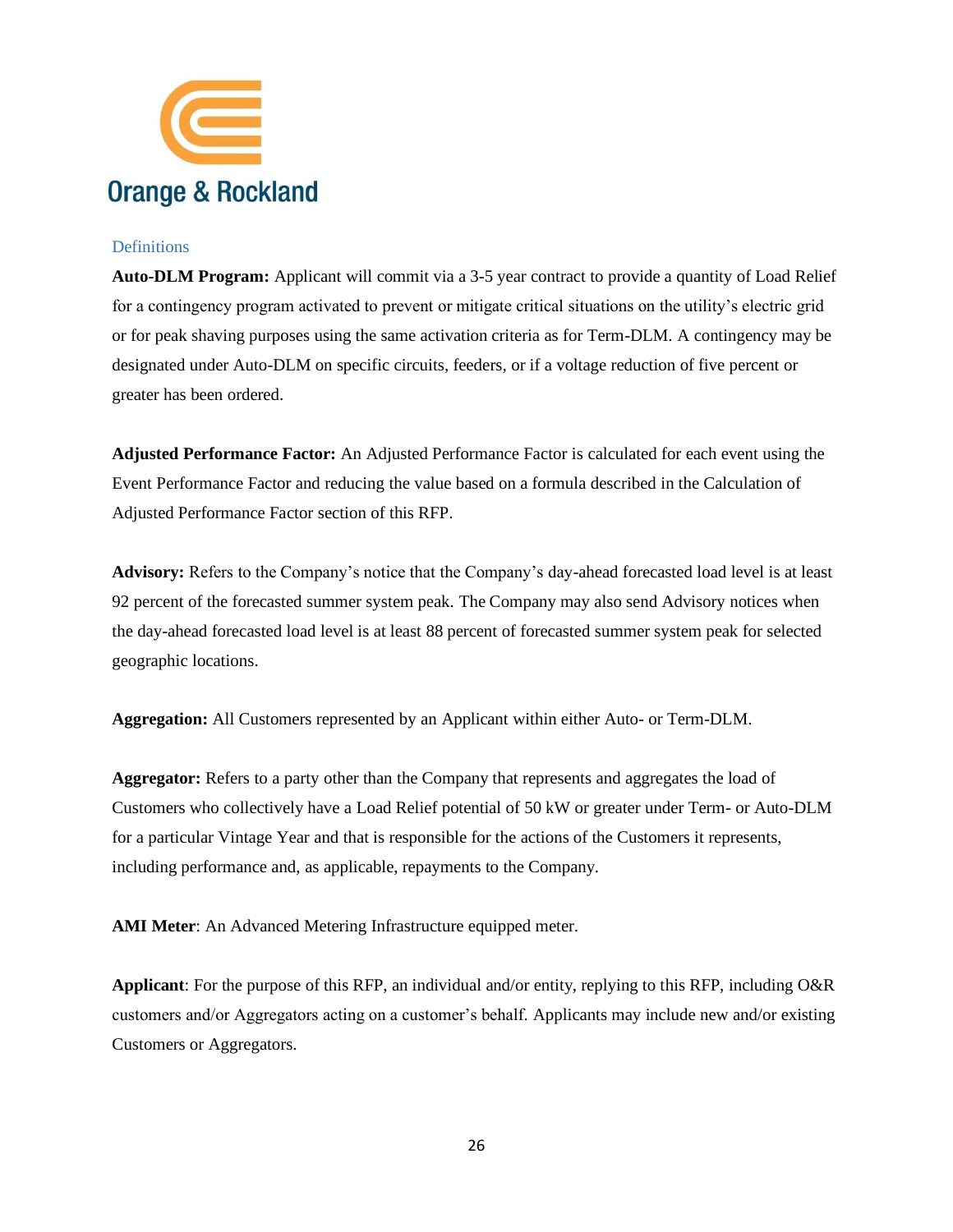![](_page_26_Picture_0.jpeg)

**Average Season Performance Factor:** The average value of all Adjusted Performance Factors calculated for an Aggregation during a Capability Period.

**Baseline Verification Methodology:** Performance will be evaluated by measuring how much Load Relief an Aggregation provides compared to how much was committed. The Baseline Verification Methodology will be used by the Company to verify the actual Load Relief provided (measured in kW and kWh) during each hour of each designated Load Relief Period and Test Event. Actual load levels are compared to the CBLs to verify whether the Applicant provided the kW of contracted Load Relief; provided, however, that the Company may estimate data in accordance with its operating procedure if data is not available for some or all intervals required.

A singl[e CBL Verification Methodology](https://www.oru.com/-/media/files/oru/documents/saveenergyandmoney/choose-smart-usage-rewards/customerbaselineloadprocedure.pdf?la=en) will be used for each Customer account to assess both energy (kWh) and demand (kW) Load Relief. Customers using generators to provide Load Relief cannot be enrolled under a CBL Verification Methodology that includes a weather adjustment.

An Applicant may change the CBL Verification Methodology or kW of pledged Load Relief for the upcoming Capability Period during each enrollment period by the enrollment deadline.

**Benefit Cost Analysis (BCA):** A defined process for comparing the benefits and costs associated with the program to determine whether the benefits associated with an Aggregation sufficiently outweighs the costs associated with an Aggregation to justify the awarding of Cleared Quantity to an Aggregation.

**Call Window (AKA Contracted Hours):** Refers to the four-hour period within a weekday, Monday through Friday during the Capability Period, excluding federal holidays, during which the Applicant contracts to provide Load Relief whenever the Company designates a Term-DLM Event. The Contracted Hours are established by the Company based on needs and will be posted on the Company's website no later than January 1 for the upcoming Capability Period. The Contracted Hours for any SC 15 Customer who exports power to the Company shall be the Contracted Hours established by the Company unless the Company assigns an alternate four-hour period. If the Company assigns an alternate four-hour period, it will notify the Applicant within ten calendar days of enrollment.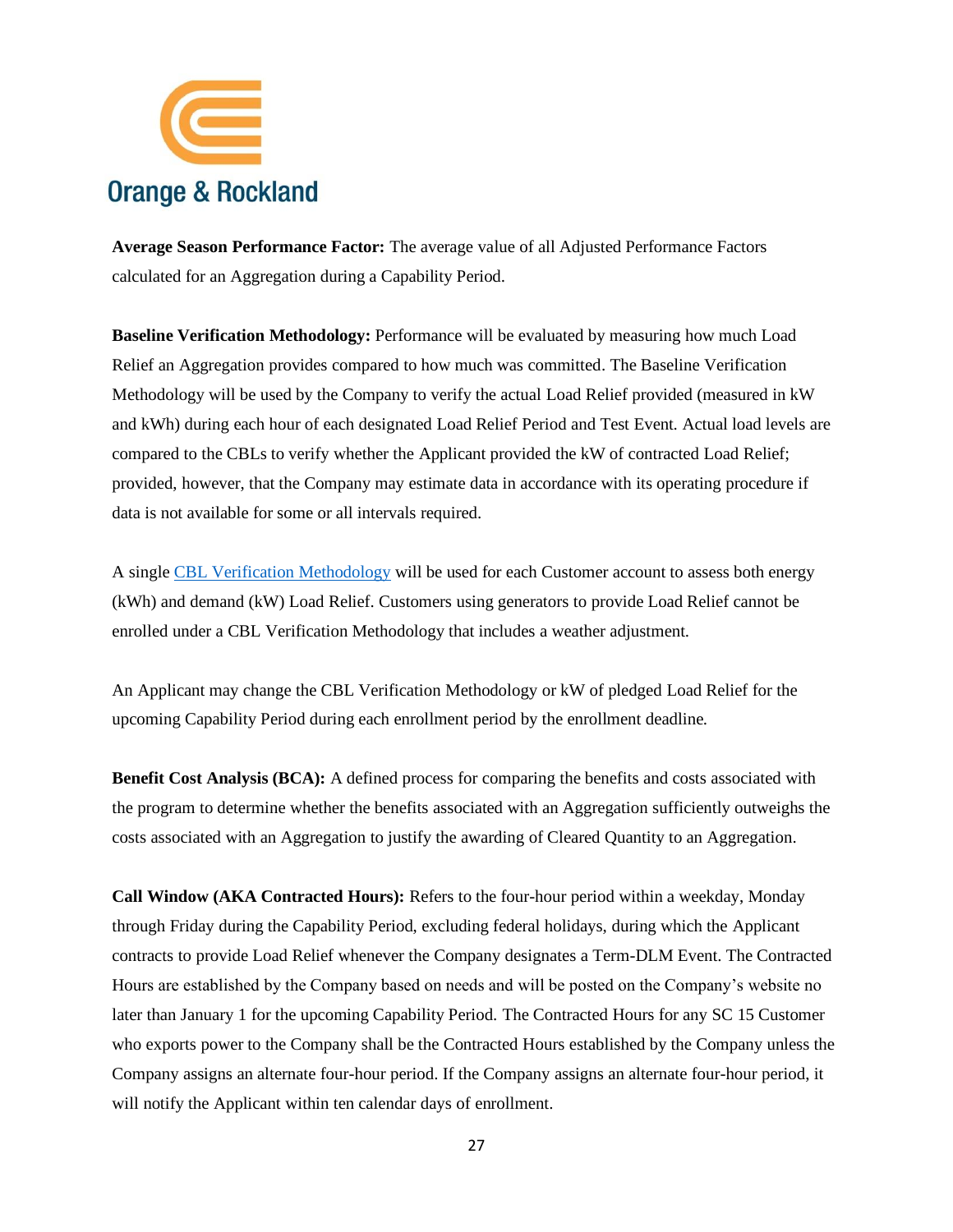![](_page_27_Picture_0.jpeg)

**Capability Period:** May 1 through September 30.

**Cleared Quantity**: The amount of Load Relief, measured in kW, awarded to an Aggregation through the RFP.

**Curtailment:** The provision of Load Relief without use of Electric Generating Equipment or Battery Energy Storage.

**Customer:** Means an individual O&R electricity account holder. All performance is calculated at an account level rather than at the meter level.

**Customer Baseline Load (CBL):** The Customer Baseline Load as calculated under the Company's Customer Baseline Load methodology using the baseline options listed in the methodology. The Customer Baseline Load methodology is described in the Company's baseline operating procedure, which is published on th[e Company's Website.](https://www.oru.com/-/media/files/oru/documents/saveenergyandmoney/choose-smart-usage-rewards/customerbaselineloadprocedure.pdf?la=en)

**Deficient Quantity**: Means the portion of the Cleared Quantity, measured in kW, that a demand response provider requests, on or prior to November 1 of the calendar year prior to a Capability Period to be relieved of its commitment for contract Load Relief and for which an Early Exit Fee shall be paid.

**DR Portal:** A Customer management platform that Applicants can use to enroll Customers electronically in the Term- and Auto-DLM Programs. The portal is accessible only to Applicants who have completed the Company's Aggregator enrollment process.

**Dynamic Load Management (DLM)**: Public Service Commission ordered programs run by utilities with the aim of addressing distribution level grid conditions during times of acute need. These include the Company's programs under Rider D, Rider E, Rider F, and Rider P in the Company's tariff.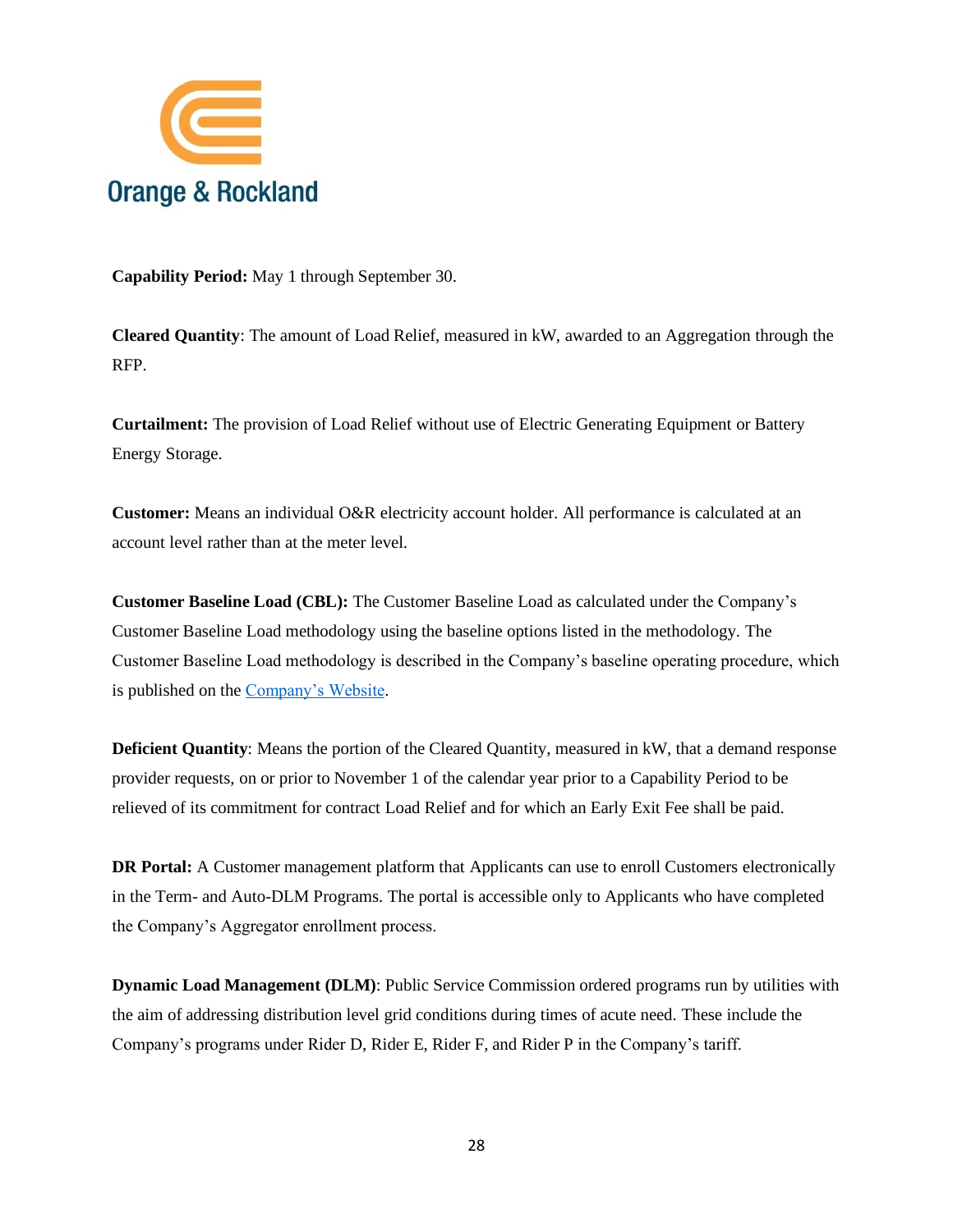![](_page_28_Picture_0.jpeg)

**Early Exit Fee:** A fee paid to the Company prior to the beginning of a Capability Period to reduce the amount of Portfolio Quantity associated with an Aggregation. The Early Exit Fee is equivalent to the product of the Deficient Quantity, multiplied by the Incentive Rate, multiplied by ten percent (10%), multiplied by the remaining years of the contract.

**Electric Generating Equipment:** Refers to: (a) electric generating equipment at the premises of a Customer served under Standby Service, Rider N or SC 15 and used to provide Load Relief under O&R's tariff; or (b) emergency electric generating equipment that is interconnected and operated in compliance with General Information Section No. 8.4 and used to provide Load Relief under O&R's tariff.

**Event:** A period where Load Relief was requested under Term- or Auto-DLM.

**Event Performance Factor:** The ratio between the Load Relief provided by an Aggregation during a Term- or Auto-DLM Event and the Aggregation's Portfolio Quantity.

**Incentive Rate:** The \$ per kW per Capability Period bid made by an Applicant associated with each Aggregation.

**Interval Meter:** Means a meter with communications capability that records electric usage in increments of 15 minutes or less and includes meters installed under the Company's AMI program.

**Load Relief:** Refers to power (kW) and energy (kWh): (a) ordinarily supplied by the Company that is displaced by use of Electric Generating Equipment and/or reduced by the Applicant at the Customer's premises; or (b) produced by use of Electric Generating Equipment by an SC 15 Customer or a Rider N Customer taking service under the Value Stack Tariff at the time of enrollment in O&R's Rider P, and delivered by that Customer to the Company's distribution system during a Load Relief Period. The amount of Load Relief delivered during an Event is determined by the Company's Baseline Verification Methodology.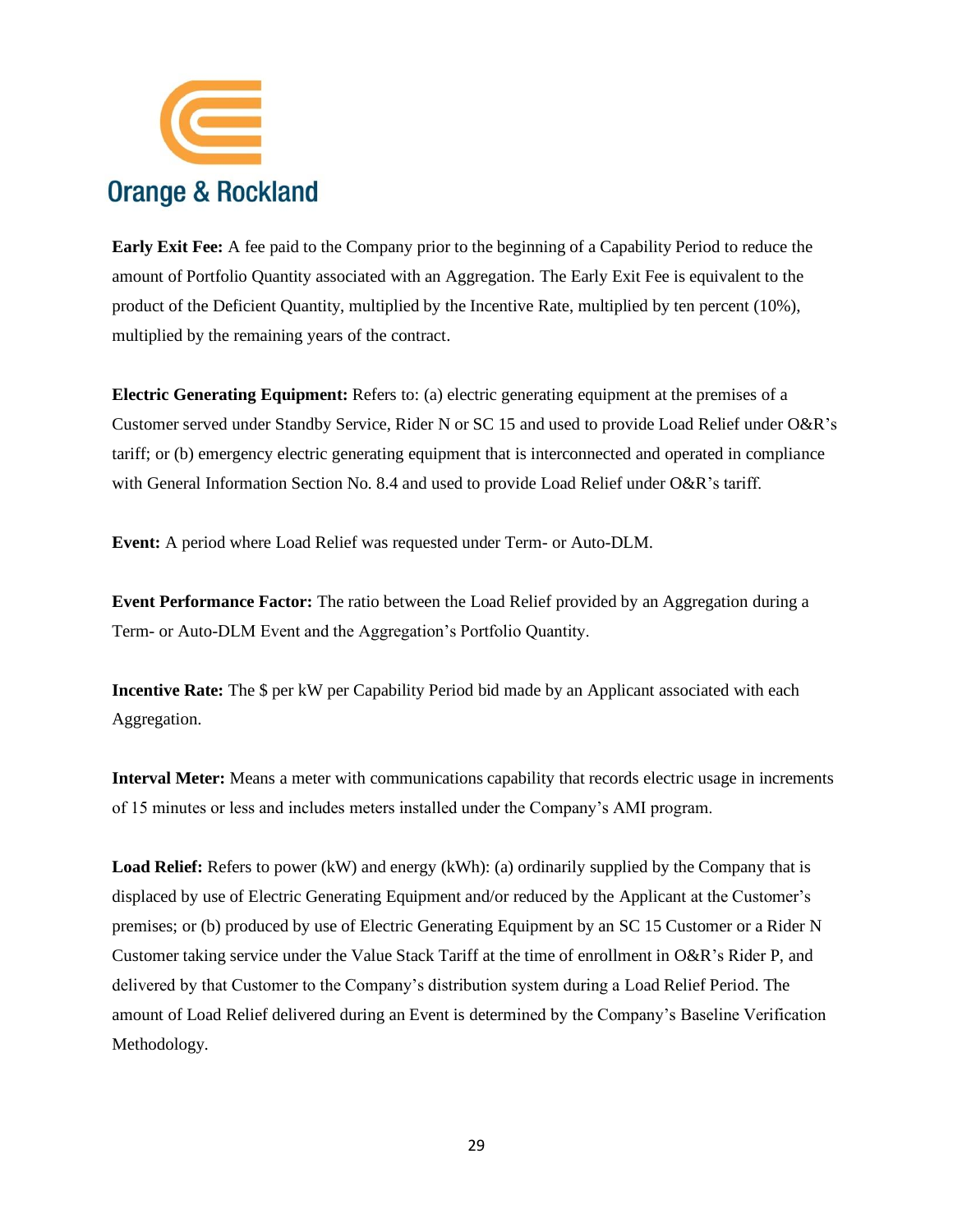![](_page_29_Picture_0.jpeg)

**Load Relief Period:** Refers to the hours for which the Company requests Load Relief during: (a) Term-DLM Event; or (b) an Auto-DLM Event. The Company will not request Load Relief under Auto-DLM between the hours of 12:00 AM and 6:00 AM.

**Pay-as-Bid:** A form of Procurement in which the  $\frac{R}{W}$  Incentive Rate associated with each Aggregation is determined by the bid provided by the Applicant.

**Performance Payment**: Payments made to Applicants based on the kWh of Load Relief an Aggregation provides during a Term- or Auto-DLM Event.

**Portfolio Quantity:** For each Aggregation of an Applicant, the initial Cleared Quantity less any Deficient Quantities associated with the payment of Early Exit Fees for each Aggregation.

**Procurement:** Process by which the Company evaluates different proposed Aggregations using the same framework to determine which should be approved and included in Program Agreements offered to successful Applicants.

**Program Agreement:** Refers to the specific terms and conditions that apply to Applicants based on signed agreements associated with their Vintage Year. These agreements will include a list of all Aggregations for which an Applicant has been awarded a Cleared Quantity.

**Renewable Generation:** Means behind-the-meter electric generating equipment that is not fossil-fueled and has no emissions associated with it. Electric Energy Storage systems do not emit pollutants at their source and are therefore included under this definition.

**Request for Clarification:** A pending request filed with the New York State Public Service Commission to clarify whether the Company can assign negative values for Event Performance Factors.

**Reservation Payment:** Payments made to Applicants at the conclusion of each Capability Period based on an Aggregation's Portfolio Quantity, its Incentive Rate, and its Average Season Performance Factor.